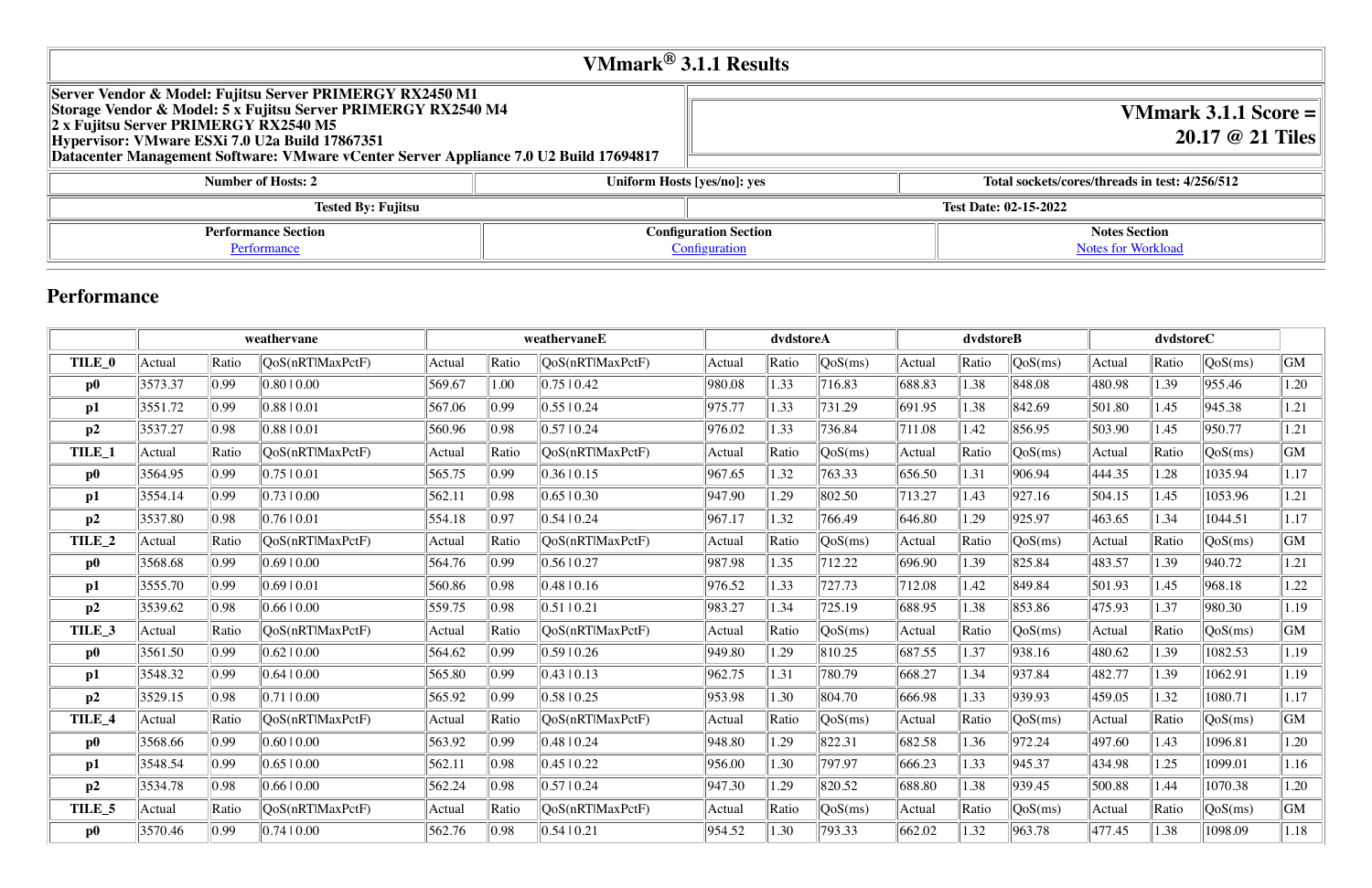| p1             | 3554.15            | 0.99           | 0.7510.00        | 561.79 | $\parallel$ 0.98 | 0.5810.30          | 951.60 | 1.30       | 800.78                           | 669.52 | 1.34  | 938.44                         | 461.05 | .33        | 1074.95                        | 1.17      |
|----------------|--------------------|----------------|------------------|--------|------------------|--------------------|--------|------------|----------------------------------|--------|-------|--------------------------------|--------|------------|--------------------------------|-----------|
| p2             | 3539.35            | 0.98           | 0.8210.01        | 561.60 | $\parallel$ 0.98 | 0.4410.22          | 948.52 | 1.29       | $\ 821.50\ $                     | 677.42 | 1.35  | 984.26                         | 475.48 | 1.37       | 1105.97                        | 1.18      |
| TILE_6         | Actual             | Ratio          | QoS(nRTlMaxPctF) | Actual | Ratio            | QoS(nRTlMaxPctF)   | Actual | Ratio      | $\sqrt{QoS(ms)}$                 | Actual | Ratio | QoS(ms)                        | Actual | Ratio      | $\sqrt{\text{QoS}(\text{ms})}$ | GM        |
| $\bf p0$       | 3577.13            | $ 0.99\rangle$ | 0.7210.00        | 567.38 | $\parallel$ 0.99 | 0.9010.53          | 989.80 | 1.35       | 711.27                           | 691.30 | 1.38  | 850.01                         | 474.75 | 1.37       | 981.57                         | 1.20      |
| $\mathbf{p1}$  | 3565.15            | $ 0.99\rangle$ | 0.7110.00        | 561.97 | $\parallel$ 0.98 | 0.4210.14          | 977.83 | 1.33       | 735.03                           | 713.62 | 1.43  | 851.77                         | 498.43 | .44        | 973.93                         | 1.22      |
| p2             | 3544.43            | $ 0.99\rangle$ | 0.7810.01        | 559.04 | $ 0.98\rangle$   | 0.5710.28          | 981.65 | 1.34       | 733.84                           | 685.33 | 1.37  | 885.89                         | 493.55 | .42        | 1002.71                        | 1.20      |
| TILE_7         | Actual             | Ratio          | QoS(nRTlMaxPctF) | Actual | Ratio            | QoS(nRTlMaxPctF)   | Actual | Ratio      | $\cos(ms)$                       | Actual | Ratio | QoS(ms)                        | Actual | Ratio      | QoS(ms)                        | <b>GM</b> |
| $\bf p0$       | 3573.22            | $ 0.99\rangle$ | 0.7210.00        | 569.29 | $\parallel$ 0.99 | 0.4910.42          | 970.50 | 1.32       | 758.83                           | 676.73 | 1.35  | 902.01                         | 464.40 | .34        | 1033.05                        | 1.19      |
| $\mathbf{p1}$  | 3547.86            | $ 0.99\rangle$ | 0.7810.00        | 567.97 | $\parallel$ 0.99 | 0.5810.51          | 956.38 | 1.30       | 797.50                           | 684.83 | 1.37  | 945.20                         | 503.50 | 1.45       | 1076.32                        | 1.20      |
| p2             | 3529.85            | 0.98           | 0.7810.00        | 562.99 | $\parallel$ 0.98 | 0.45 10.17         | 974.23 | 1.33       | 755.03                           | 678.42 | 1.36  | 914.61                         | 462.35 | .33        | 1055.33                        | 1.18      |
| TILE_8         | Actual             | Ratio          | QoS(nRTlMaxPctF) | Actual | Ratio            | QoS(nRTlMaxPctF)   | Actual | Ratio      | QoS(ms)                          | Actual | Ratio | QoS(ms)                        | Actual | Ratio      | QoS(ms)                        | GM        |
| $\bf p0$       | 3557.28            | $ 0.99\rangle$ | 0.7710.00        | 569.58 | 1.00             | $0.93 \mid 0.54$   | 939.12 | 1.28       | 836.47                           | 680.75 | 1.36  | 968.57                         | 473.55 | 1.37       | 1113.07                        | 1.19      |
| p1             | 3536.60            | 0.98           | 0.8510.02        | 567.93 | 0.99             | $0.91 \, 10.55$    | 944.95 | 1.29       | $\ 816.77$                       | 654.98 | 1.31  | 979.76                         | 472.30 | .36        | 1117.54                        | 1.17      |
| p2             | 3526.25            | 0.98           | 0.8510.01        | 566.49 | $\parallel$ 0.99 | $0.73 \times 0.57$ | 951.20 | 1.30       | 803.02                           | 665.33 | 1.33  | 946.20                         | 457.95 | .32        | 1077.11                        | 1.17      |
| TILE_9         | Actual             | Ratio          | QoS(nRTlMaxPctF) | Actual | Ratio            | QoS(nRTIMaxPctF)   | Actual | Ratio      | $\sqrt{QoS(ms)}$                 | Actual | Ratio | QoS(ms)                        | Actual | Ratio      | QoS(ms)                        | <b>GM</b> |
| $\bf p0$       | 3565.07            | $ 0.99\rangle$ | 0.8110.00        | 568.41 | 0.99             | 0.7810.41          | 949.95 | 1.29       | 807.86                           | 683.92 | 1.37  | 948.90                         | 503.38 | 1.45       | 1065.17                        | 1.20      |
| p1             | 3543.59            | 0.98           | 0.8710.01        | 565.04 | $\parallel$ 0.99 | 0.5910.28          | 961.65 | 1.31       | 776.36                           | 672.90 | 1.34  | 924.48                         | 460.25 | .33        | 1068.73                        | 1.18      |
| p2             | 3521.73            | 0.98           | $0.83 \mid 0.00$ | 561.04 | $\parallel$ 0.98 | 0.5510.26          | 949.35 | 1.29       | 800.35                           | 691.30 | 1.38  | 933.20                         | 481.02 | .39        | 1067.35                        | 1.19      |
| TILE_10        | Actual             | Ratio          | QoS(nRTlMaxPctF) | Actual | Ratio            | QoS(nRTlMaxPctF)   | Actual | Ratio      | $\sqrt{\cos(ms)}$                | Actual | Ratio | $\sqrt{QoS(ms)}$               | Actual | Ratio      | $\sqrt{QoS(ms)}$               | <b>GM</b> |
| $\bf p0$       | 3574.34            | 0.99           | 0.6410.00        | 564.10 | $\parallel$ 0.99 | 0.3510.21          | 950.50 | 1.29       | $\ 815.84$                       | 655.75 | 1.31  | 984.11                         | 471.48 | 1.36       | 1121.37                        | 1.18      |
| $\mathbf{p1}$  | 3560.67            | $ 0.99\rangle$ | 0.7010.01        | 563.72 | $\parallel$ 0.99 | 0.6010.41          | 954.60 | 1.30       | 807.90                           | 661.40 | 1.32  | 961.25                         | 454.52 | 1.31       | 1105.44                        | 1.17      |
| p2             | 3541.30            | 0.98           | 0.72 0.01        | 561.17 | 0.98             | 0.45 10.23         | 943.50 | 1.28       | 836.49                           | 680.60 | 1.36  | 990.48                         | 492.20 | .42        | 1129.43                        | 1.19      |
| <b>TILE_11</b> | $\parallel$ Actual | Ratio          | QoS(nRTlMaxPctF) | Actual | $\ $ Ratio       | [QoS(nRTIMaxPctF)] | Actual | $\ $ Ratio | $\sqrt{\text{QoS}(\text{ms})}$   | Actual | Ratio | $\sqrt{QoS(ms)}$               | Actual | $\ $ Ratio | $\sqrt{QoS(ms)}$               | GM        |
| $\bf p0$       | 3574.04            | 0.99           | 0.8710.01        | 568.22 | $\parallel$ 0.99 | $0.56 \mid 0.26$   | 971.52 | 1.32       | $\ 770.72\ $                     | 671.15 | 1.34  | 926.72                         | 462.43 | 1.33       | 1061.84                        | 1.18      |
| p1             | 3559.78            | $ 0.99\rangle$ | 0.82 10.01       | 567.95 | $\parallel$ 0.99 | 0.56 0.22          | 945.83 | 1.29       | $\ 816.82\ $                     | 685.00 | 1.37  | 954.72                         | 478.85 | .38        | 1083.60                        | 1.19      |
| p2             | 3552.80            | 0.99           | 0.8510.02        | 563.25 | $\parallel$ 0.98 | 0.4010.10          | 964.30 | 1.31       | 782.85                           | 662.70 | 1.32  | 956.87                         | 482.12 | .39        | 1068.70                        | 1.19      |
| <b>TILE_12</b> | Actual             | Ratio          | QoS(nRTlMaxPctF) | Actual | $\ $ Ratio       | QoS(nRT MaxPctF)   | Actual | Ratio      | $\sqrt{QoS(ms)}$                 | Actual | Ratio | $\sqrt{QoS(ms)}$               | Actual | Ratio      | QoS(ms)                        | <b>GM</b> |
| $\bf p0$       | 3569.87            | $ 0.99\rangle$ | $0.83 \mid 0.01$ | 568.42 | $\parallel$ 0.99 | $1.11 \, 10.75$    | 955.95 | 1.30       | 792.19                           | 666.85 | 1.33  | 933.53                         | 462.55 | 1.33       | 1054.93                        | 1.18      |
| p1             | 3556.15            | $ 0.99\rangle$ | 0.8610.01        | 569.93 | 1.00             | 1.08   0.67        | 943.12 | 1.28       | $\ 813.40\ $                     | 681.85 | 1.36  | 958.47                         | 502.77 | 1.45       | 1063.38                        | 1.20      |
| p2             | 3539.03            | 0.98           | 0.8910.02        | 568.10 | $\parallel$ 0.99 | 0.75 0.50          | 958.60 | 1.31       | $\  771.40$                      | 670.95 | 1.34  | 921.67                         | 465.23 | 1.34       | 1047.73                        | 1.18      |
| TILE_13        | Actual             | Ratio          | QoS(nRTlMaxPctF) | Actual | Ratio            | QoS(nRTIMaxPctF)   | Actual | Ratio      | QoS(ms)                          | Actual | Ratio | QoS(ms)                        | Actual | Ratio      | QoS(ms)                        | <b>GM</b> |
| $\bf p0$       | 3565.51            | $ 0.99\rangle$ | 0.7810.01        | 564.27 | $\parallel$ 0.99 | 0.44 10.13         | 962.23 | 1.31       | $\parallel$ 779.88               | 695.60 | 1.39  | 910.95                         | 488.12 | 1.41       | 1032.81                        | 1.20      |
| $\mathbf{p1}$  | 3549.91            | $ 0.99\rangle$ | 0.7610.01        | 563.84 | $\parallel$ 0.99 | 0.7010.35          | 963.02 | 1.31       | $\ 774.73\ $                     | 668.58 | 1.34  | 926.54                         | 483.20 | .39        | 1056.59                        | 1.19      |
| p2             | 3542.14            | 0.98           | 0.8210.01        | 560.54 | $\parallel$ 0.98 | $0.63 \pm 0.22$    | 961.83 | 1.31       | 775.75                           | 673.62 | 1.35  | 916.08                         | 463.82 | 1.34       | 1043.18                        | 1.18      |
| TILE_14        | Actual             | Ratio          | QoS(nRTlMaxPctF) | Actual | Ratio            | QoS(nRT MaxPctF)   | Actual | Ratio      | $\left\vert \right\vert QoS(ms)$ | Actual | Ratio | $\sqrt{\text{QoS}(\text{ms})}$ | Actual | Ratio      | $\sqrt{QoS(ms)}$               | <b>GM</b> |
| $\bf p0$       | 3575.77            | 0.99           | 0.8210.01        | 565.39 | $\parallel$ 0.99 | 0.6210.27          | 980.83 | 1.34       | $\ 738.51$                       | 705.88 | 1.41  | 870.30                         | 519.70 | .50        | 978.12                         | 1.23      |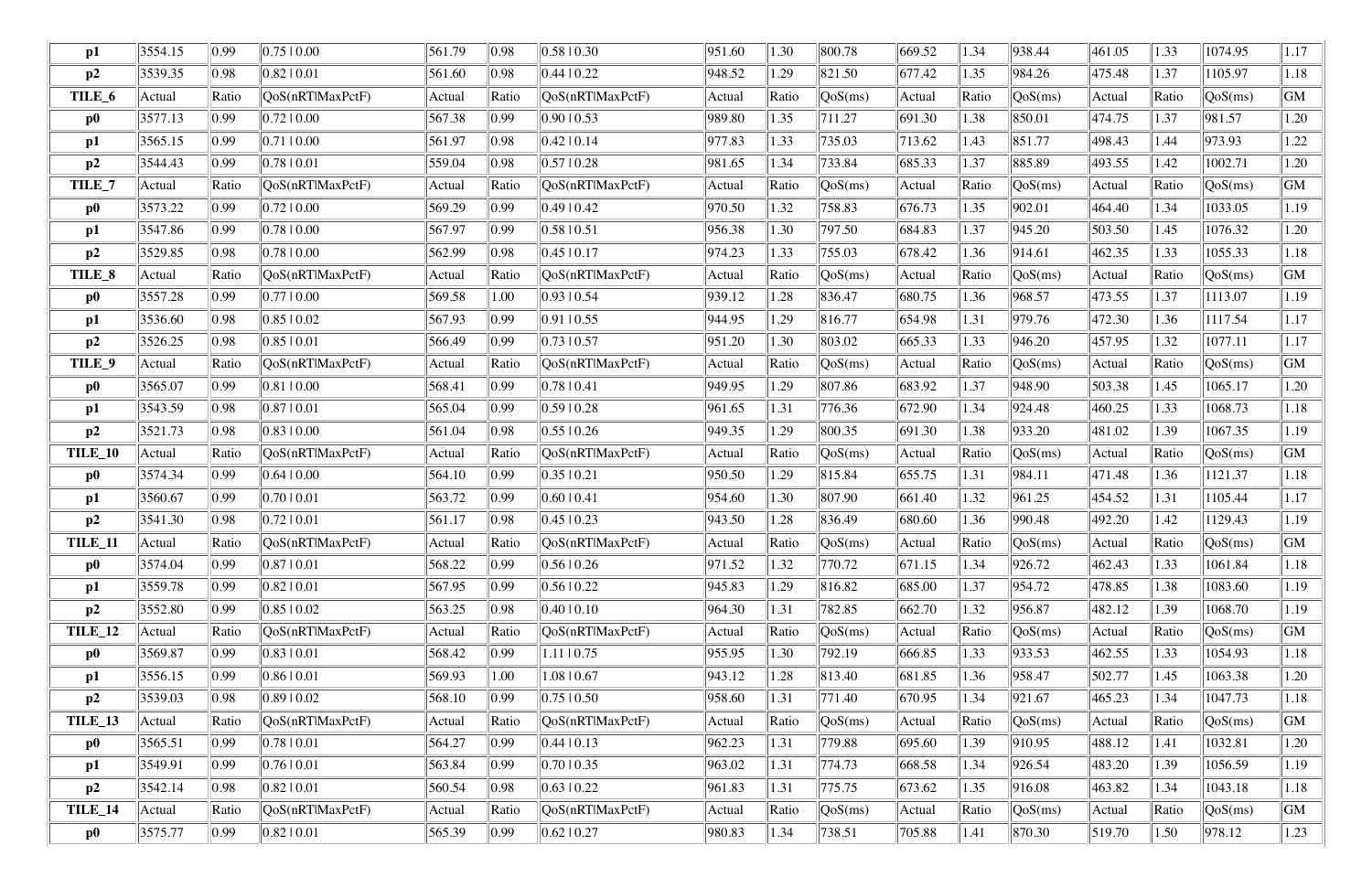| $\mathbf{p1}$  | 3570.00 | 0.99           | 0.7710.01                                | 559.22 | 0.98           | 0.5810.27                   | 987.55  | 1.34  | 710.56                         | 689.60 | 1.38  | 852.09           | 479.52 | 1.38  | 969.57                         | 1.20 |
|----------------|---------|----------------|------------------------------------------|--------|----------------|-----------------------------|---------|-------|--------------------------------|--------|-------|------------------|--------|-------|--------------------------------|------|
| p2             | 3556.60 | 0.99           | 0.7910.01                                | 556.34 | 0.97           | 0.44 0.12                   | 972.40  | 1.32  | 752.68                         | 706.23 | 1.41  | 881.76           | 494.05 | 1.42  | 1006.66                        | 1.21 |
| <b>TILE_15</b> | Actual  | Ratio          | QoS(nRTlMaxPctF)                         | Actual | Ratio          | QoS(nRTlMaxPctF)            | Actual  | Ratio | $\sqrt{\text{QoS}(\text{ms})}$ | Actual | Ratio | QoS(ms)          | Actual | Ratio | $\sqrt{\text{QoS}(\text{ms})}$ | GM   |
| $\bf p0$       | 3577.28 | 0.99           | 0.7110.00                                | 563.70 | 0.99           | 0.3910.17                   | 959.75  | 1.31  | 784.15                         | 664.33 | 1.33  | 930.19           | 483.30 | 1.39  | 1048.41                        | 1.19 |
| p1             | 3553.91 | 0.99           | 0.7110.00                                | 563.30 | 0.98           | 0.67 0.29                   | 963.83  | 1.31  | 775.07                         | 675.23 | 1.35  | 920.09           | 463.57 | 1.34  | 1051.69                        | 1.18 |
| p2             | 3534.11 | 0.98           | 0.6810.00                                | 561.90 | 0.98           | 0.65 0.33                   | 956.83  | 1.30  | 790.36                         | 689.60 | .38   | 938.22           | 506.10 | 1.46  | 1050.10                        | 1.20 |
| <b>TILE_16</b> | Actual  | Ratio          | QoS(nRTlMaxPctF)                         | Actual | Ratio          | QoS(nRTlMaxPctF)            | Actual  | Ratio | QoS(ms)                        | Actual | Ratio | QoS(ms)          | Actual | Ratio | QoS(ms)                        | GM   |
| $\bf p0$       | 3574.32 | 0.99           | 0.7810.00                                | 571.62 | 1.00           | 1.02   0.64                 | 947.40  | l.29  | 821.77                         | 632.77 | 1.26  | 985.55           | 449.77 | 1.30  | 1132.70                        | 1.16 |
| $\mathbf{p1}$  | 3563.99 | 0.99           | 0.7810.00                                | 572.82 | 1.00           | $1.04 \mid 0.68$            | 943.95  | 1.29  | 828.26                         | 681.62 | 1.36  | 966.89           | 472.90 | 1.36  | 1101.86                        | 1.19 |
| p2             | 3547.72 | 0.99           | 0.8010.02                                | 567.89 | 0.99           | $ 0.5010.19\rangle$         | 945.30  | 1.29  | 815.48                         | 655.58 | 1.31  | 978.47           | 473.65 | 1.37  | 1104.32                        | 1.18 |
| TILE_17        | Actual  | Ratio          | QoS(nRTlMaxPctF)                         | Actual | Ratio          | $\sqrt{QoS(nRTIMaxPctF)}$   | Actual  | Ratio | QoS(ms)                        | Actual | Ratio | QoS(ms)          | Actual | Ratio | QoS(ms)                        | GM   |
| $\bf p0$       | 3580.39 | 1.00           | 0.7710.01                                | 572.80 | 1.00           | 0.98 0.61                   | 950.40  | 1.29  | 806.64                         | 660.20 | 1.32  | 960.79           | 455.10 | 1.31  | 1106.52                        | 1.17 |
| p1             | 3563.35 | 0.99           | 0.8010.00                                | 573.06 | 1.00           | 0.94 0.64                   | 933.62  | 1.27  | 855.94                         | 673.23 | 1.35  | 994.01           | 489.75 | 1.41  | 1125.81                        | 1.19 |
| p2             | 3545.03 | 0.99           | 0.7810.00                                | 571.45 | 1.00           | 0.8610.57                   | 957.88  | 1.30  | 795.75                         | 662.30 | 1.32  | 953.79           | 452.62 | 1.31  | 1110.08                        | 1.17 |
| TILE_18        | Actual  | Ratio          | QoS(nRTlMaxPctF)                         | Actual | Ratio          | QoS(nRTlMaxPctF)            | Actual  | Ratio | $\sqrt{\text{QoS}(\text{ms})}$ | Actual | Ratio | QoS(ms)          | Actual | Ratio | QoS(ms)                        | GM   |
| $\bf p0$       | 3576.79 | $ 0.99\rangle$ | 0.8210.01                                | 569.30 | $ 0.99\rangle$ | 0.74 0.36                   | 943.02  | 1.28  | 817.95                         | 686.05 | 1.37  | 953.97           | 476.00 | 1.37  | 1084.48                        | 1.19 |
| p1             | 3569.42 | 0.99           | 0.8410.01                                | 564.79 | 0.99           | 0.65  0.34                  | 942.95  | 1.28  | 821.42                         | 658.95 | 1.32  | 971.97           | 475.35 | 1.37  | 1094.88                        | 1.18 |
| p2             | 3558.94 | 0.99           | 0.7810.00                                | 560.58 | 0.98           | 0.55 0.21                   | 954.73  | 1.30  | 797.80                         | 665.90 | 1.33  | 949.64           | 458.73 | 1.32  | 1071.14                        | 1.17 |
| TILE_19        | Actual  | Ratio          | QoS(nRTlMaxPctF)                         | Actual | Ratio          | QoS(nRTlMaxPctF)            | Actual  | Ratio | QoS(ms)                        | Actual | Ratio | QoS(ms)          | Actual | Ratio | QoS(ms)                        | GM   |
| $\bf p0$       | 3579.78 | 0.99           | 0.7910.01                                | 569.50 | 1.00           | 0.78 0.47                   | 902.35  | 1.23  | 951.02                         | 668.83 | 1.34  | 1116.29          | 469.05 | 1.35  | 1277.26                        | 1.17 |
| p1             | 3565.92 | 0.99           | 0.8810.00                                | 565.52 | 0.99           | 0.71 0.40                   | 912.15  | 1.24  | 926.24                         | 603.60 | 1.21  | 1122.10          | 428.00 | 1.23  | 1283.87                        | 1.13 |
| p2             | 3540.91 | 0.98           | $0.86 \mid 0.03$                         | 562.17 | 0.98           | 0.52 0.21                   | 906.67  | 1.23  | 939.74                         | 647.55 | 1.29  | 1100.31          | 453.25 | 1.31  | 1242.12                        | 1.15 |
| <b>TILE_20</b> | Actual  | Ratio          | [QoS(nRTIMaxPetF)                        | Actual | $\ $ Ratio     | $\sqrt{QoS(nRT)MaxPctF}$    | Actual  | Ratio | $\sqrt{QoS(ms)}$               | Actual | Ratio | $\sqrt{QoS(ms)}$ | Actual | Ratio | $\sqrt{QoS(ms)}$               | GM   |
| $\bf p0$       | 3575.65 | 0.99           | 0.8310.00                                | 571.89 | 1.00           | 1.04   0.67                 | 922.90  | 1.26  | 893.61                         | 659.42 | 1.32  | 1062.83          | 456.60 | 1.32  | 1210.07                        | 1.17 |
| p1             | 3567.04 | 0.99           | 0.76 0.02                                | 564.51 | 0.99           | 0.62 0.34                   | 926.92  | 1.26  | 884.39                         | 620.50 | 1.24  | 1060.26          | 436.30 | 1.26  | 1225.92                        | 1.14 |
| p2             | 3546.13 | $ 0.99\rangle$ | 0.78 0.01                                | 563.36 | 0.98           | $\vert 0.57 \, 10.33 \vert$ | 912.92  | 1.24  | 923.77                         | 655.52 | 1.31  | 1080.84          | 474.85 | 1.37  | 1220.17                        | 1.17 |
| p0_score:      | 24.95   |                |                                          |        |                |                             |         |       |                                |        |       |                  |        |       |                                |      |
| p1_score:      | 24.89   |                |                                          |        |                |                             |         |       |                                |        |       |                  |        |       |                                |      |
| p2_score:      | 24.86   |                |                                          |        |                |                             |         |       |                                |        |       |                  |        |       |                                |      |
|                |         |                | <b>Infrastructure_Operations_Scores:</b> |        |                |                             | vMotion |       | <b>SVMotion</b>                |        |       | XVMotion         |        |       | $\ $ Deploy                    |      |

| <b>Infrastructure_Operations_Scores:</b> | $\ $ vMotion       | <b>SVMotion</b> | XVMotion           | $\ $ Deploy  |
|------------------------------------------|--------------------|-----------------|--------------------|--------------|
| <b>Completed_Ops_PerHour</b>             | 28.50              | 27.00           | 22.00              | 12.00        |
| Avg_Seconds_To_Complete                  | $\vert 5.86 \vert$ | 75.89           | 94.84              | $\ 253.26\ $ |
| <b>Failures</b>                          | $\ 0.00$           | 0.00            | $\vert 0.00 \vert$ | $\ 0.00\ $   |
| Ratio                                    | 1.10               | 1.50            | 1.22               | 1.50         |
| Number_Of_Threads                        |                    |                 |                    |              |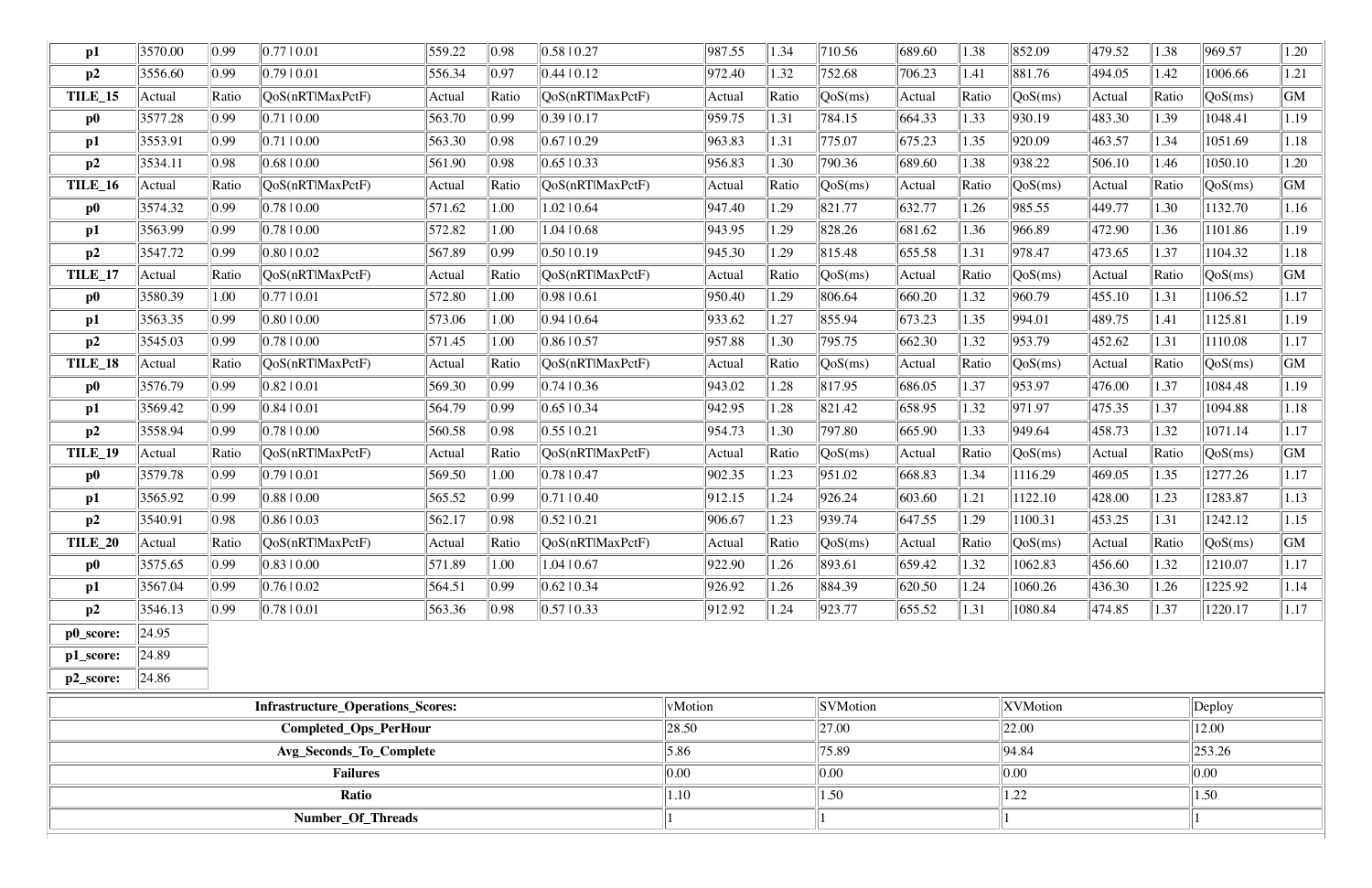| Summary                                 | $\left\vert \text{Run}\_{\text{Is}\_{\text{Compliant}}\right\vert$ | Turbo_Setting:0              |
|-----------------------------------------|--------------------------------------------------------------------|------------------------------|
|                                         | $\mathbb{N}$ umber_Of_Compliance_Issues(0)*                        | $ \text{Median\_Phase}(p1) $ |
| Unreviewed_VMmark3_Applications_Score   | 24.89                                                              |                              |
| Unreviewed_VMmark3_Infrastructure_Score | 1.32                                                               |                              |
| Unreviewed_VMmark3_Score                | 20.17                                                              |                              |

# **Configuration**

|                                                                                                                  | <b>Virtualization Software</b>                                            |
|------------------------------------------------------------------------------------------------------------------|---------------------------------------------------------------------------|
| Hypervisor Vendor,<br>Product, Version, and Build /<br>Availability Date (MM-DD-<br>YYYY)                        | Hypervisor: VMware ESXi 7.0 U2a Build 17867351 / 04-29-2021               |
| Datacenter Management<br>Software Vendor,<br>Product, Version, and Build /<br>Availability Date (MM-DD-<br>YYYY) | VMware vCenter Server Appliance 7.0 Update 2, Build 17694817 / 03-09-2021 |
| Supplemental Software                                                                                            | None                                                                      |
|                                                                                                                  | <b>Servers</b>                                                            |
| Number of Servers in System<br><b>Under Test</b><br>(all subsequent fields in this<br>section are per server)    |                                                                           |
| Server Manufacturer and Model                                                                                    | Fujitsu Server PRIMERGY RX2450 M1                                         |
| Processor Vendor and Model                                                                                       | AMD EPYC 7H12                                                             |
| Processor Speed (GHz) / Turbo<br><b>Boost Speed (GHz)</b>                                                        | 2.6/3.3                                                                   |
| <b>Total Sockets/Total Cores/Total</b><br>Threads                                                                | 2 Sockets / 128 Cores / 256 Threads                                       |
| Primary CPU Cache                                                                                                | 32KB I+32KB D on chip per core                                            |
| Secondary CPU Cache                                                                                              | 512KB I+D on chip per core                                                |
| Other CPU Cache                                                                                                  | 256MB I+D on chip per chip, 16MB shared/4 cores                           |
| <b>BIOS</b> Version                                                                                              | 2.1.v2                                                                    |
| Memory Size (in GB, Number<br>of DIMMs)                                                                          | 2048, 32                                                                  |
| Memory Type and Speed                                                                                            | 64GB 2Rx4 DDR4 3200MHz RDIMM                                              |
| Disk Subsystem Type                                                                                              | FC SAN                                                                    |
| Number of Disk Controllers                                                                                       |                                                                           |

| Turbo_Setting:0  |
|------------------|
| Median_Phase(p1) |
|                  |
|                  |
|                  |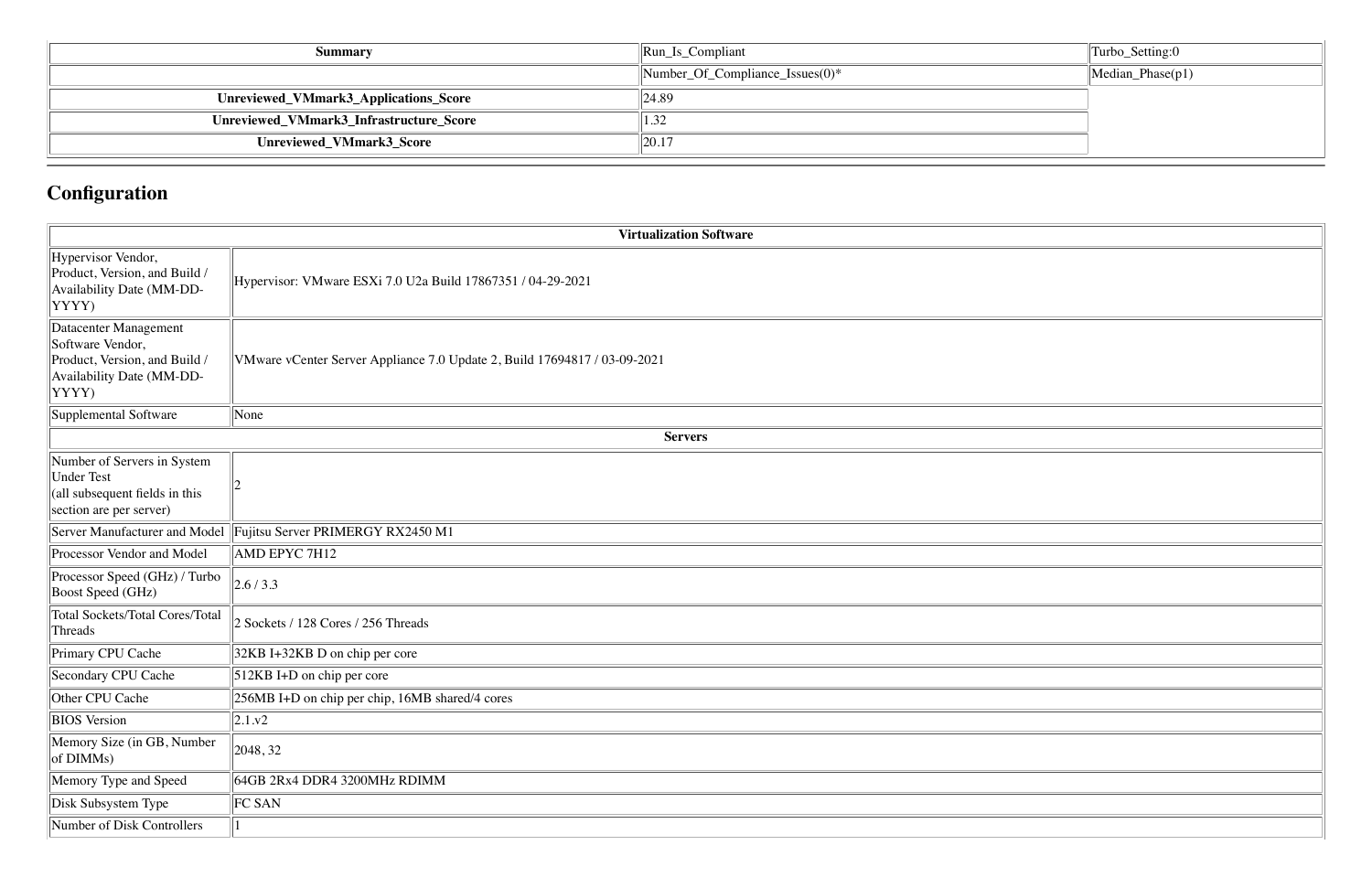| Disk Controller Vendors and<br>Models                    | <b>Integrated SATA Controller</b>                                                                                                                                           |
|----------------------------------------------------------|-----------------------------------------------------------------------------------------------------------------------------------------------------------------------------|
| <b>Total Number of Physical Disks</b><br>for Hypervisor  |                                                                                                                                                                             |
| Disk Vendors, Models,<br>Capacities, and Speeds          | Seagate ST1000NX0423 1000GB SATA-HDD 6Gbps                                                                                                                                  |
| Number of Host Bus Adapters                              | $ 2\rangle$                                                                                                                                                                 |
| Host Bus Adapter Vendors and<br>Models                   | Emulex LPe35002 dual port 32Gb PCIe Adapter                                                                                                                                 |
| Number of Network Controllers 3                          |                                                                                                                                                                             |
| Models                                                   | Network Controller Vendors and 2 x Mellanox MCX4121A-ACAT dual port 25Gb SFP28 PCIe Adapters<br>1 x Intel I350 dual port 1Gb onboard controller                             |
| Other Hardware                                           | None                                                                                                                                                                        |
| Other Software                                           | None                                                                                                                                                                        |
| Hardware Availability Date<br>$(MM-DD-YYYY)$             | 11-04-2021                                                                                                                                                                  |
| <b>BIOS</b> Availability Date (MM-<br>DD-YYYY)           | 11-04-2021                                                                                                                                                                  |
| Software Availability Date<br>$(MM-DD-YYYY)$             | $ 05 - 19 - 2021$                                                                                                                                                           |
|                                                          | <b>Network</b>                                                                                                                                                              |
| Network Switch Vendors and<br>Models                     | 1 x Fujitsu SR-X340TR1<br>1 x Extreme Networks SLX 9150-48Y                                                                                                                 |
| Network Speed                                            | 1 x 1Gbps for SUT management, 1 x 25Gbps for vMotion, 3x 25Gbps for Client and VMs                                                                                          |
|                                                          | <b>Primary Storage</b>                                                                                                                                                      |
| <b>Storage Category</b>                                  | <b>SCSI</b> Target                                                                                                                                                          |
| Storage Vendors, Models, and<br><b>Firmware Versions</b> | $5$ x Fujitsu Server PRIMERGY RX2540 M4, Firmware V5.0.0.12 R1.22.0 for D3384-A1x<br>$2 \times$ Fujitsu Server PRIMERGY RX2540 M5, Firmware V5.0.0.14 R1.15.0 for D3384-B1x |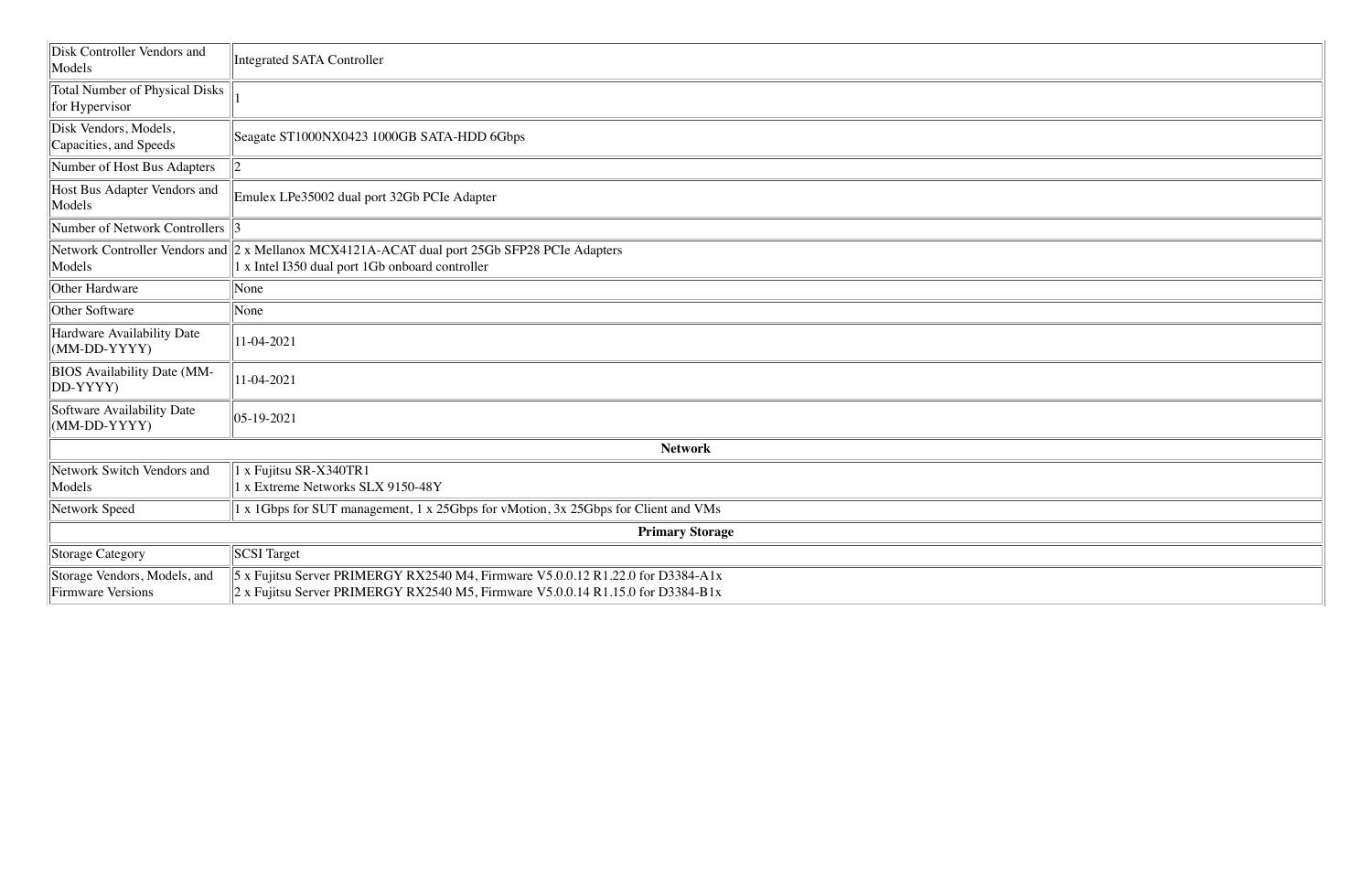|                                                                              | FC switches:                                                                                       |
|------------------------------------------------------------------------------|----------------------------------------------------------------------------------------------------|
|                                                                              | • 1 x Brocade G620 32Gb 48 port                                                                    |
|                                                                              | Storage Servers:                                                                                   |
| Storage Configuration Summary                                                | • for OS storage<br>○ 9 x Micron MTFDDAK480TDC 480GB SATA SSD                                      |
|                                                                              | ○ 2 x Samsung MZ7KH480HAHQ 480GB SATA SSD                                                          |
|                                                                              | • for Workload storage                                                                             |
|                                                                              | ○ 21 x Intel P4800X 750GB PCIe SSD<br>○ 1 x Intel P4600 2TB PCIe SSD                               |
|                                                                              | $\circ$ 4 x Intel P4600 4TB PCIe SSD                                                               |
|                                                                              | $\circ$ 2 x Intel P4610 3.2TB PCIe SSD                                                             |
|                                                                              | <b>Datacenter Management Server</b>                                                                |
| System Model                                                                 | Fujitsu Server PRIMERGY RX2540 M2                                                                  |
| Processor Vendor and Model                                                   | Intel Xeon E5-2698 v4                                                                              |
| Processor Speed (GHz)                                                        | 2.2                                                                                                |
| <b>Total Sockets/Total Cores/Total</b><br>Threads                            | Sockets / 20 Cores / 40 Threads                                                                    |
| Memory Size (in GB, Number<br>of DIMMs)                                      | Hypervisor: 64 GB, 8                                                                               |
| Network Controller(s) Vendors<br>and Models                                  | Emulex OneConnect OCe14000 1GbE dual port Adapter                                                  |
| Operating System, Version,<br>Bitness, and Service Pack                      | Hypervisor: VMware ESXi 6.7 EP 02a Build 9214924                                                   |
| Virtual Center VM Number of<br>vCPUs                                         |                                                                                                    |
| Virtual Center VM Virtual<br>Memory (in GB)                                  | 19                                                                                                 |
| Virtual Center VM Operating<br>System, Version, Bitness, and<br>Service Pack | VMware vCenter Server Appliance 7.0 U2 Build 17694817                                              |
| Other Hardware                                                               | None                                                                                               |
| Other Software                                                               | None                                                                                               |
|                                                                              | <b>Clients</b>                                                                                     |
| <b>Total Number of Virtual</b><br>Clients / Virtual Client<br>Hosts          | 22/6                                                                                               |
| System Model(s)                                                              | Fujitsu Server PRIMERGY RX2530 M2                                                                  |
| Processor Vendor(s) and<br>Model(s)                                          | Intel Xeon E5-2699 v4 (for Client Host 1-3 and 6) Intel Xeon E5-2699A v4 (for Client Host 4 and 5) |

| <u> 1989 - Johann Stoff, deutscher Stoff, der Stoff, der Stoff, der Stoff, der Stoff, der Stoff, der Stoff, der S</u> |  |
|-----------------------------------------------------------------------------------------------------------------------|--|
|                                                                                                                       |  |
|                                                                                                                       |  |
|                                                                                                                       |  |
|                                                                                                                       |  |
|                                                                                                                       |  |
|                                                                                                                       |  |
|                                                                                                                       |  |
|                                                                                                                       |  |
|                                                                                                                       |  |
|                                                                                                                       |  |
|                                                                                                                       |  |
|                                                                                                                       |  |
|                                                                                                                       |  |
|                                                                                                                       |  |
|                                                                                                                       |  |
|                                                                                                                       |  |
|                                                                                                                       |  |
|                                                                                                                       |  |
|                                                                                                                       |  |
|                                                                                                                       |  |
|                                                                                                                       |  |
|                                                                                                                       |  |
|                                                                                                                       |  |
|                                                                                                                       |  |
|                                                                                                                       |  |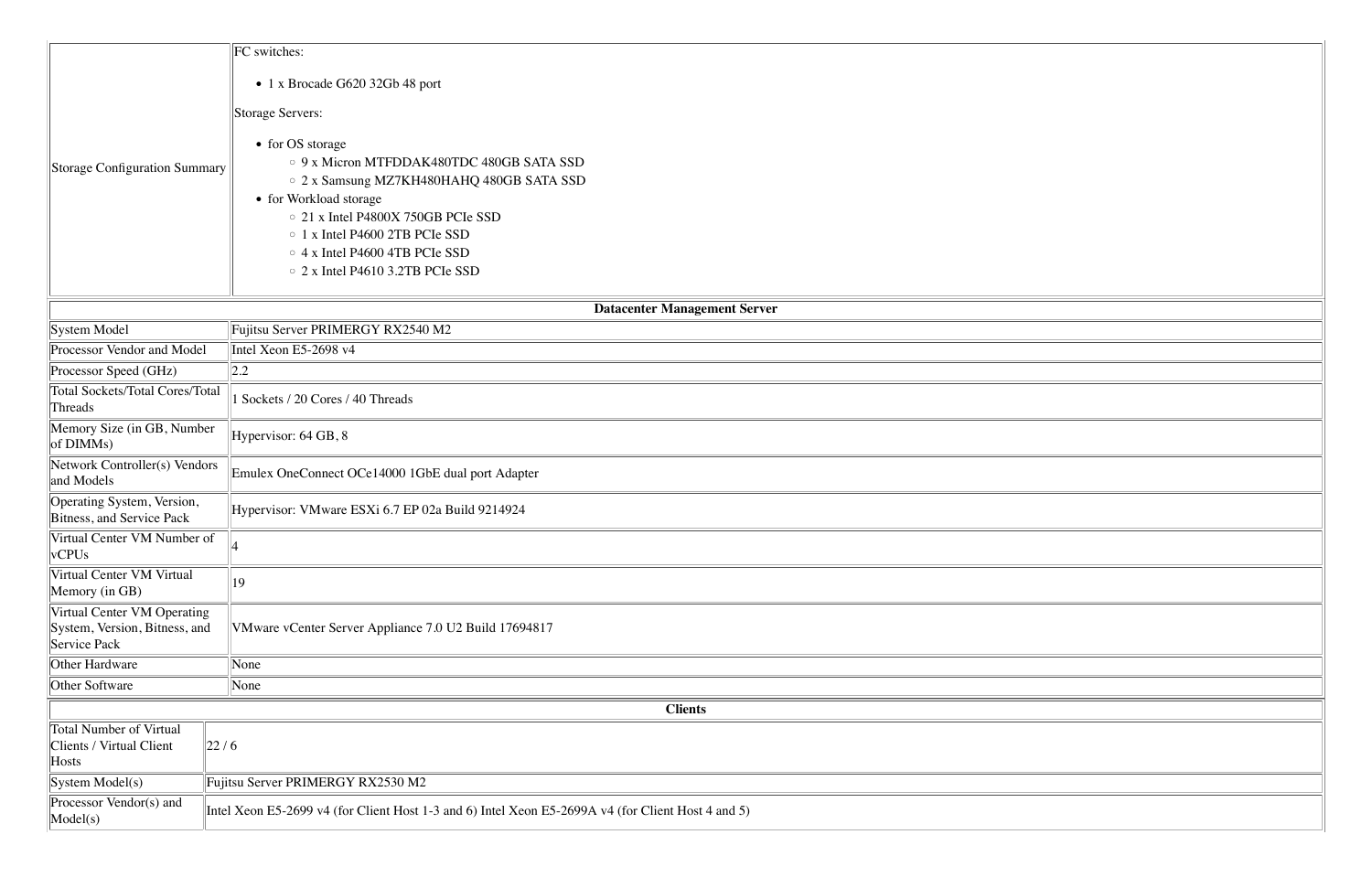| Processor Speed(s) (GHz)                          | $\left 2.2\right $ (Intel Xeon E5-2699 v4) 2.4 (Intel Xeon E5-2699A v4) |                                                                         |                                  |                        |                |                |  |  |  |
|---------------------------------------------------|-------------------------------------------------------------------------|-------------------------------------------------------------------------|----------------------------------|------------------------|----------------|----------------|--|--|--|
| <b>Total Sockets/Total</b><br>Cores/Total Threads | 2 Sockets / 44 Cores / 88 Threads                                       |                                                                         |                                  |                        |                |                |  |  |  |
| Memory per Virtual Client<br>Host                 | $256$ GB                                                                |                                                                         |                                  |                        |                |                |  |  |  |
| Network Controller(s)                             | 1 x Emulex OneConnect OCe14000 1Gb dual port                            |                                                                         |                                  |                        |                |                |  |  |  |
| Vendors and Models                                | 1 x Emulex OneConnect OCe14000 10Gb dual port                           |                                                                         |                                  |                        |                |                |  |  |  |
| Virtual Client Networking                         |                                                                         | virtual adapter for management, 2 virtual adapters for workload traffic |                                  |                        |                |                |  |  |  |
| Notes                                             |                                                                         |                                                                         |                                  |                        |                |                |  |  |  |
| Virtual Client Storage                            | x 300GB SAS 10K TOSHIBA AL14SEB03EN HDD with RAID0 for Client Host OS   |                                                                         |                                  |                        |                |                |  |  |  |
| Notes                                             | 2 x 400GB SAS 12G TOSHIBA PX02SMF040 SSD with RAID0 for Client VMs      |                                                                         |                                  |                        |                |                |  |  |  |
| Other Hardware                                    | None                                                                    |                                                                         |                                  |                        |                |                |  |  |  |
| Other Software                                    | VMware ESXi 6.7 EP 08 Build 13473784                                    |                                                                         |                                  |                        |                |                |  |  |  |
|                                                   |                                                                         |                                                                         | <b>Security Mitigations</b>      |                        |                |                |  |  |  |
| <b>Vulnerability</b>                              | <b>CVE</b>                                                              |                                                                         | <b>Public Vulnerability Name</b> | <b>Mitigated</b>       |                |                |  |  |  |
|                                                   |                                                                         | <b>Exploit Name</b>                                                     |                                  | <b>Server Firmware</b> | ESXi           | Gues           |  |  |  |
| Spectre                                           | 2017-5753                                                               | Variant 1                                                               | Bounds Check Bypass              | N/A                    | Not Vulnerable | Not Vulnerable |  |  |  |
| Spectre                                           | 2017-5715                                                               | Variant 2                                                               | <b>Branch Target Injection</b>   | Not Vulnerable         | Not Vulnerable | Not Vulnerable |  |  |  |
| Meltdown                                          | 2017-5754                                                               | Variant 3                                                               | Rogue Data Cache Load            | N/A                    | Not Vulnerable | Not Vulnerable |  |  |  |
| $\sqrt{\text{Spective-NG}}$                       | 2018-3640                                                               | Variant 3a                                                              | Rogue System Register Read       | Not Vulnerable         | N/A            | N/A            |  |  |  |

## **Notes for Workload**

Template deployed with disk type: Thick Lazy

#### **Virtualization Software Notes**

- Logical CPU configuration changed for all multi-cpu VMs except for PrimeClient to 1 socket with multiple cores (default single core per socket)
- CPU shares set to high for all DS3DB, ElasticDB and ElasticLB VMs(default normal)
- MEM shares set to high for all DS3DB VMs (default normal)
- All memory reserved for DS3DB VMs (default non-reserved)
- sched.mem.lpage.enable1GPage set to TRUE for all DS3DB VMs (default FALSE)
- sched.mem.pin set to TRUE for all DS3DB VMs (default FALSE)
- CPU shares set to low for all Standby VMs (default normal)
- vSphere DRS Migration Threshold set to Fully Automated level 2
- CD/DVD device removed from all VMs (default present)

| Processor Speed(s) (GHz)                   | $\ 2.2$ (Intel Xeon E5-2699 v4) 2.4 (Intel Xeon E5-2699A v4)            |                      |                                  |                  |                 |                |  |  |  |  |
|--------------------------------------------|-------------------------------------------------------------------------|----------------------|----------------------------------|------------------|-----------------|----------------|--|--|--|--|
| Total Sockets/Total<br>Cores/Total Threads | 2 Sockets / 44 Cores / 88 Threads                                       |                      |                                  |                  |                 |                |  |  |  |  |
| Memory per Virtual Client<br>Host          | $256$ GB                                                                |                      |                                  |                  |                 |                |  |  |  |  |
| Network Controller(s)                      | x Emulex OneConnect OCe14000 1Gb dual port                              |                      |                                  |                  |                 |                |  |  |  |  |
| Vendors and Models                         | x Emulex OneConnect OCe14000 10Gb dual port                             |                      |                                  |                  |                 |                |  |  |  |  |
| Virtual Client Networking<br>Notes         | virtual adapter for management, 2 virtual adapters for workload traffic |                      |                                  |                  |                 |                |  |  |  |  |
| Virtual Client Storage                     | x 300GB SAS 10K TOSHIBA AL14SEB03EN HDD with RAID0 for Client Host OS   |                      |                                  |                  |                 |                |  |  |  |  |
| Notes                                      | 2 x 400GB SAS 12G TOSHIBA PX02SMF040 SSD with RAID0 for Client VMs      |                      |                                  |                  |                 |                |  |  |  |  |
| Other Hardware                             | None                                                                    |                      |                                  |                  |                 |                |  |  |  |  |
| Other Software                             | VMware ESXi 6.7 EP 08 Build 13473784                                    |                      |                                  |                  |                 |                |  |  |  |  |
| <b>Security Mitigations</b>                |                                                                         |                      |                                  |                  |                 |                |  |  |  |  |
| <b>Vulnerability</b>                       | <b>CVE</b><br><b>Exploit Name</b>                                       |                      | <b>Public Vulnerability Name</b> | <b>Mitigated</b> |                 |                |  |  |  |  |
|                                            |                                                                         |                      | <b>Server Firmware</b>           | <b>ESXi</b>      | <b>Guest OS</b> |                |  |  |  |  |
| Spectre                                    | 2017-5753                                                               | Variant 1            | <b>Bounds Check Bypass</b>       | N/A              | Not Vulnerable  | Not Vulnerable |  |  |  |  |
| Spectre                                    | 2017-5715                                                               | Variant <sub>2</sub> | <b>Branch Target Injection</b>   | Not Vulnerable   | Not Vulnerable  | Not Vulnerable |  |  |  |  |
| Meltdown                                   | 2017-5754                                                               | Variant 3            | Rogue Data Cache Load            | N/A              | Not Vulnerable  | Not Vulnerable |  |  |  |  |
| Spectre-NG                                 | 2018-3640                                                               | Variant 3a           | Rogue System Register Read       | Not Vulnerable   | N/A             | N/A            |  |  |  |  |
| Spectre-NG                                 | 2018-3639                                                               | Variant 4            | Speculative Store Bypass         | N/A              | Not Vulnerable  | Not Vulnerable |  |  |  |  |
| Foreshadow                                 | 2018-3615                                                               | Variant 5            | L1 Terminal Fault - SGX          | N/A              | N/A             | N/A            |  |  |  |  |
| Foreshadow-NG                              | 2018-3620                                                               | Variant 5            | L1 Terminal Fault - OS           | N/A              | N/A             | Not Vulnerable |  |  |  |  |
| Foreshadow-NG                              | 2018-3646                                                               | Variant 5            | L1 Terminal Fault - VMM          | N/A              | Not Vulnerable  | N/A            |  |  |  |  |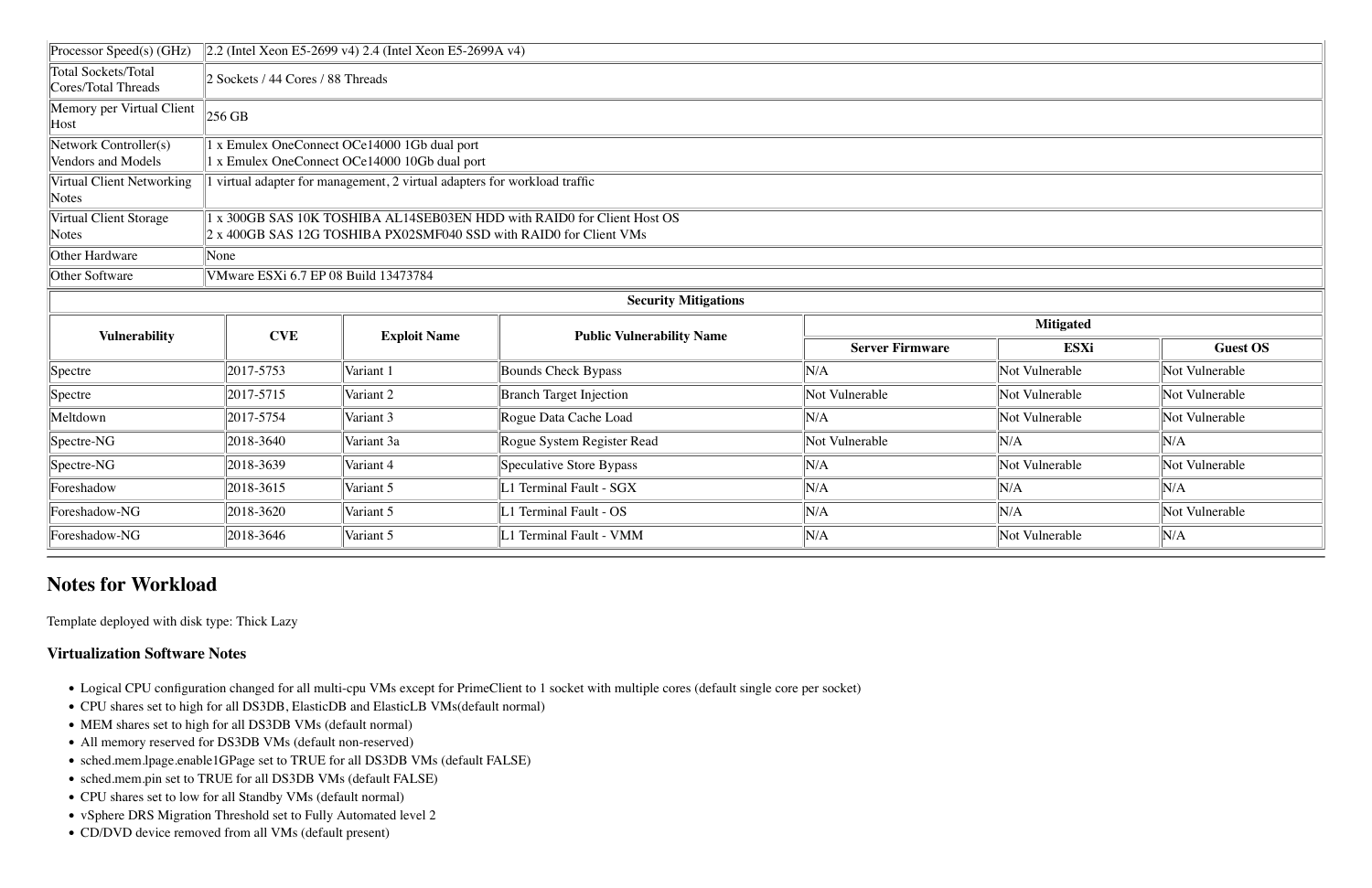Changed in esx.conf:

- /adv/Cpu/CreditAgePeriod = 1000 (default 3000)
- $\langle \text{adv/Cpu/HTWholeCoreThreshold} = 0$  (default 800)
- /adv/DataMover/HardwareAcceleratedInit =  $0$  (default 1)
- /adv/DataMover/HardwareAcceleratedMove = 0 (default 1)
- /adv/Mem/CtlMaxPercent = 0 (default 65)
- /adv/Mem/ShareScanGHz =  $0$  (default 4)
- /adv/Numa/LTermFairnessInterval =  $0$  (default 5)
- /adv/Numa/PageMigEnable =  $0$  (default 1)
- /adv/Numa/RebalancePeriod =  $60000$  (default 2000)
- /adv/Numa/SwapLoadEnable =  $0$  (default 1)
- /adv/Numa/SwapLocalityEnable = 0 (default 1)
- /adv/Disk/ReqCallThreshold = 1 (default 8)
- $\langle \text{adv}/\text{Disk}/\text{idleCredit} = 64 \text{ (default 32)} \rangle$
- /adv/Power/CpuPolicy = High Performance (default balanced)
- /adv/VMFS3/HardwareAcceleratedLocking = 0 (default 1)
- /vmkernel/hyperthreadingMitigation = TRUE (default FALSE)

- vSwitch0 for Service Console on vmnic0 at 1Gb/s
- vSwitch1 for all workloads on vmnic2, vmnic3 and vmnic4 at 25Gb/s
- vSwitch2 for vMotion connection on vmnic5 at 25Gb/s

#### **Server Notes**

Server BIOS settings:

- Memory Speed set to 2933 (default: auto)
- Determinism Control = Manual (default: auto)
- Determinism Slider = Performance (default: auto)
- SMEE = Enabled (default: auto)
- L1 Stream HW Prefetcher = Disabled (default auto)
- L2 Stream HW Prefetcher = Disabled (default auto)

#### **Networking Notes**

vSwitch Configuration:

#### **Storage Notes**

First Fujitsu Server (PRIMERGY RX2540 M4) configured as a Fibre Channel Target:

- Hardware details:
	- 2 x Intel Xeon Gold 6134M@3.2GHz processors
	- $\circ$  64 GB RAM (2 x 32GB 2Rx4 2666MHz DDR4 RDIMMs)
	- 2 x QLogic QLE2742 dual port 32Gb FC HBA used as FC target controller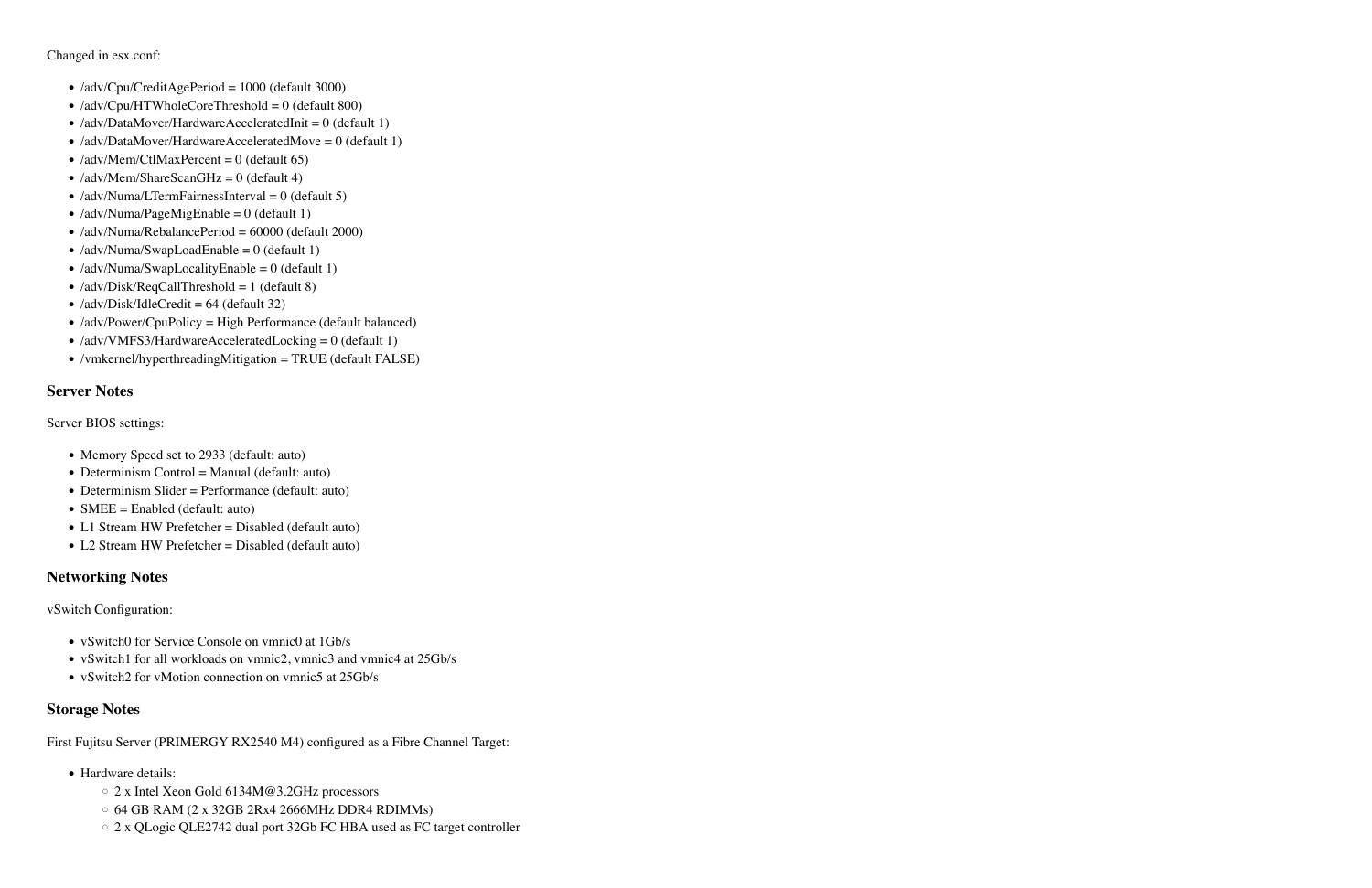- Hardware details:
	- 2 x Intel Xeon Gold 6134M@3.2GHz processors
	- $\circ$  64 GB RAM (2 x 32GB 2Rx4 2666MHz DDR4 RDIMMs)
	- 2 x QLogic QLE2742 dual port 32Gb FC HBA used as FC target controller
	- 2 x 480GB SATA SSD Micron MTFDDAK480TDC
	- 1 x Intel P4600 4TB PCIe SSD
	- 3 x Intel P4800X 750GB PCIe SSD
- Software details:
	- Operating System: SUSE Linux Enterprise Server 12 SP3 4.4.162-94.72-default (64-bit)
	- Fibre Channel Target SW: LIO (part of SUSE Linux Enterprise Server 12 SP3)
- RAID configuration:

- 2 x 480GB SATA SSD Micron MTFDDAK480TDC
- 1 x Intel P4600 4TB PCIe SSD
- 3 x Intel P4800X 750GB PCIe SSD
- Software details:
	- Operating System: SUSE Linux Enterprise Server 12 SP3 4.4.162-94.72-default (64-bit)
	- Fibre Channel Target SW: LIO (part of SUSE Linux Enterprise Server 12 SP3)
- RAID configuration:
	- $\circ$  SATA-SSD 1, 2 (RAID1):
		- LUN 1 : Storage system OS (480GB, this LUN is not counted in the Storage section)
	- First PCIe-SSD (4TB):
		- LUN 1 : AuctionNoSQL, ElasticDB for tile 0 (300GB)
		- $\blacksquare$  LUN 2 : Deploy LUN (300GB)
		- LUN 3 : AuctionNoSQL, ElasticDB for tile 2 (300GB)
		- LUN 4 : AuctionNoSQL, ElasticDB for tile 3 (300GB)
		- LUN 5 : AuctionDB, ElasticLB for tile 0 (300GB)
		- LUN 6 : AuctionDB, ElasticLB for tile 1 (300GB)
		- LUN 7 : AuctionDB, ElasticLB for tile 2 (300GB)
		- LUN 8 : AuctionDB, ElasticLB for tile 3 (300GB)
		- LUN 9: AuctionWebA, AuctionWebB, AuctionAppA, AuctionAppB, AuctionLB, AuctionMSQ, ElasticWebA, ElasticWebB, ElasticAppA, ElasticAppB, Standby for tile 0 (300GB)
		- LUN 10 : AuctionWebA, AuctionWebB, AuctionAppA, AuctionAppB, AuctionLB, AuctionMSQ, ElasticWebA, ElasticWebB, ElasticAppA, ElasticAppB, Standby for tile 1 (300GB)
		- LUN 11 : AuctionWebA, AuctionWebB, AuctionAppA, AuctionAppB, AuctionLB, AuctionMSQ, ElasticWebA, ElasticWebB, ElasticAppA, ElasticAppB, Standby for tile 2 (300GB)
	- LUN 12 : AuctionWebA, AuctionWebB, AuctionAppA, AuctionAppB, AuctionLB, AuctionMSQ, ElasticWebA, ElasticWebB, ElasticAppA, ElasticAppB, Standby for tile 3 (300GB) ◦ Second PCIe-SSD (750GB):
		- LUN 1 : DS3DB, DS3WebA, DS3WebB, DS3WebC for tile 0 (600GB)
	- Third PCIe-SSD (750GB):
		- LUN 1 : DS3DB, DS3WebA, DS3WebB, DS3WebC for tile 1 (600GB)
	- Fourth PCIe-SSD (750GB):
		- LUN 1 : DS3DB, DS3WebA, DS3WebB, DS3WebC for tile 2 (600GB)

Second Fujitsu Server (PRIMERGY RX2540 M4) configured as a Fibre Channel Target: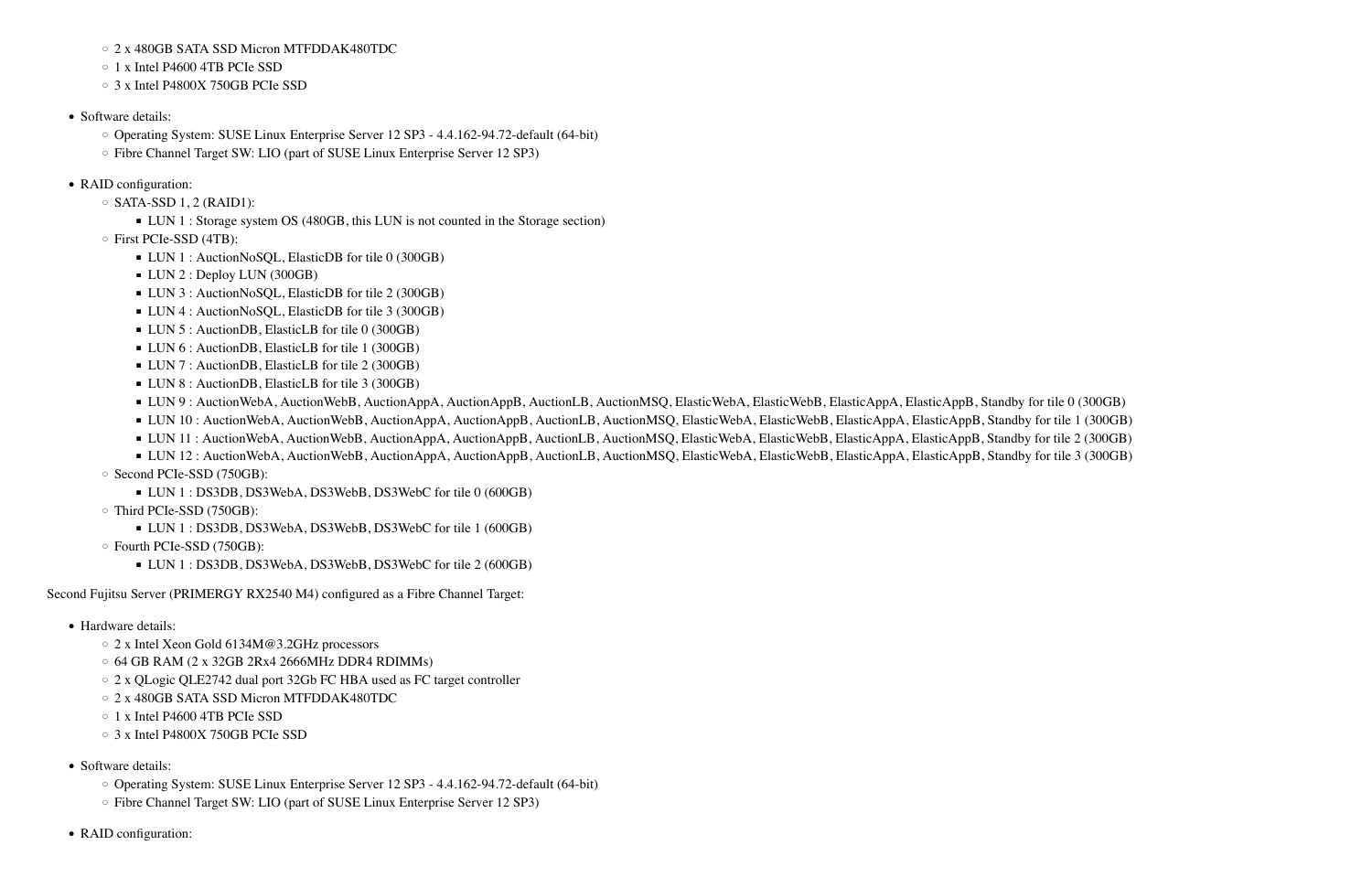$\circ$  SATA-SSD 1, 2 (RAID1):

■ LUN 1 : Storage system OS (480GB, this LUN is not counted in the Storage section)

#### ◦ First PCIe-SSD (4TB):

- LUN 1 : AuctionNoSQL, ElasticDB for tile 4 (300GB)
- LUN 2 : AuctionNoSQL, ElasticDB for tile 5 (300GB)
- LUN 3 : AuctionNoSQL, ElasticDB for tile 6 (300GB)
- LUN 4 : AuctionNoSQL, ElasticDB for tile 7 (300GB)
- LUN 5 : AuctionDB, ElasticLB for tile 4 (300GB)
- LUN 6 : AuctionDB, ElasticLB for tile 5 (300GB)
- LUN 7 : AuctionDB, ElasticLB for tile 6 (300GB)
- LUN 8 : AuctionDB, ElasticLB for tile 7 (300GB)
- LUN 9: AuctionWebA, AuctionWebB, AuctionAppA, AuctionAppB, AuctionLB, AuctionMSQ, ElasticWebA, ElasticWebB, ElasticAppA, ElasticAppB, Standby for tile 4 (300GB)
- LUN 10 : AuctionWebA, AuctionWebB, AuctionAppA, AuctionAppB, AuctionLB, AuctionMSQ, ElasticWebA, ElasticWebB, ElasticAppA, ElasticAppB, Standby for tile 5 (300GB)
- LUN 11 : AuctionWebA, AuctionWebB, AuctionAppA, AuctionAppB, AuctionLB, AuctionMSQ, ElasticWebA, ElasticWebB, ElasticAppA, ElasticAppB, Standby for tile 6 (300GB)
- LUN 12 : AuctionWebA, AuctionWebB, AuctionAppA, AuctionAppB, AuctionLB, AuctionMSO, ElasticWebA, ElasticWebB, ElasticAppA, ElasticAppB, Standby for tile 7 (300GB)
- Second PCIe-SSD (750GB):
	- LUN 1 : DS3DB, DS3WebA, DS3WebB, DS3WebC for tile 3 (600GB)
- Third PCIe-SSD (750GB):
	- LUN 1 : DS3DB, DS3WebA, DS3WebB, DS3WebC for tile 4 (600GB)
- Fourth PCIe-SSD (750GB):
	- LUN 1 : DS3DB, DS3WebA, DS3WebB, DS3WebC for tile 5 (600GB)

- Hardware details:
	- 2 x Intel Xeon Gold 6134M@3.2GHz processors
	- 64 GB RAM (2 x 32GB 2Rx4 2666MHz DDR4 RDIMMs)
	- 2 x QLogic QLE2742 dual port 32Gb FC HBA used as FC target controller
	- 2 x 480GB SATA SSD Micron MTFDDAK480TDC
	- 1 x Intel P4600 4TB PCIe SSD
	- 3 x Intel P4800X 750GB PCIe SSD
- Software details:
	- Operating System: SUSE Linux Enterprise Server 12 SP3 4.4.162-94.72-default (64-bit)
	- Fibre Channel Target SW: LIO (part of SUSE Linux Enterprise Server 12 SP3)
- RAID configuration:
	- $\circ$  SATA-SSD 1, 2 (RAID1):
		- LUN 1 : Storage system OS (480GB, this LUN is not counted in the Storage section)
	- First PCIe-SSD (4TB):
		- LUN 1 : AuctionNoSQL, ElasticDB for tile 8 (300GB)
		- LUN 2 : AuctionNoSQL, ElasticDB for tile 9 (300GB)
		- LUN 3 : AuctionNoSQL, ElasticDB for tile 10 (300GB)
		- LUN 4 : AuctionNoSQL, ElasticDB for tile 11 (300GB)
		- LUN 5 : AuctionDB, ElasticLB for tile 8 (300GB)

Third Fujitsu Server (PRIMERGY RX2540 M4) configured as a Fibre Channel Target: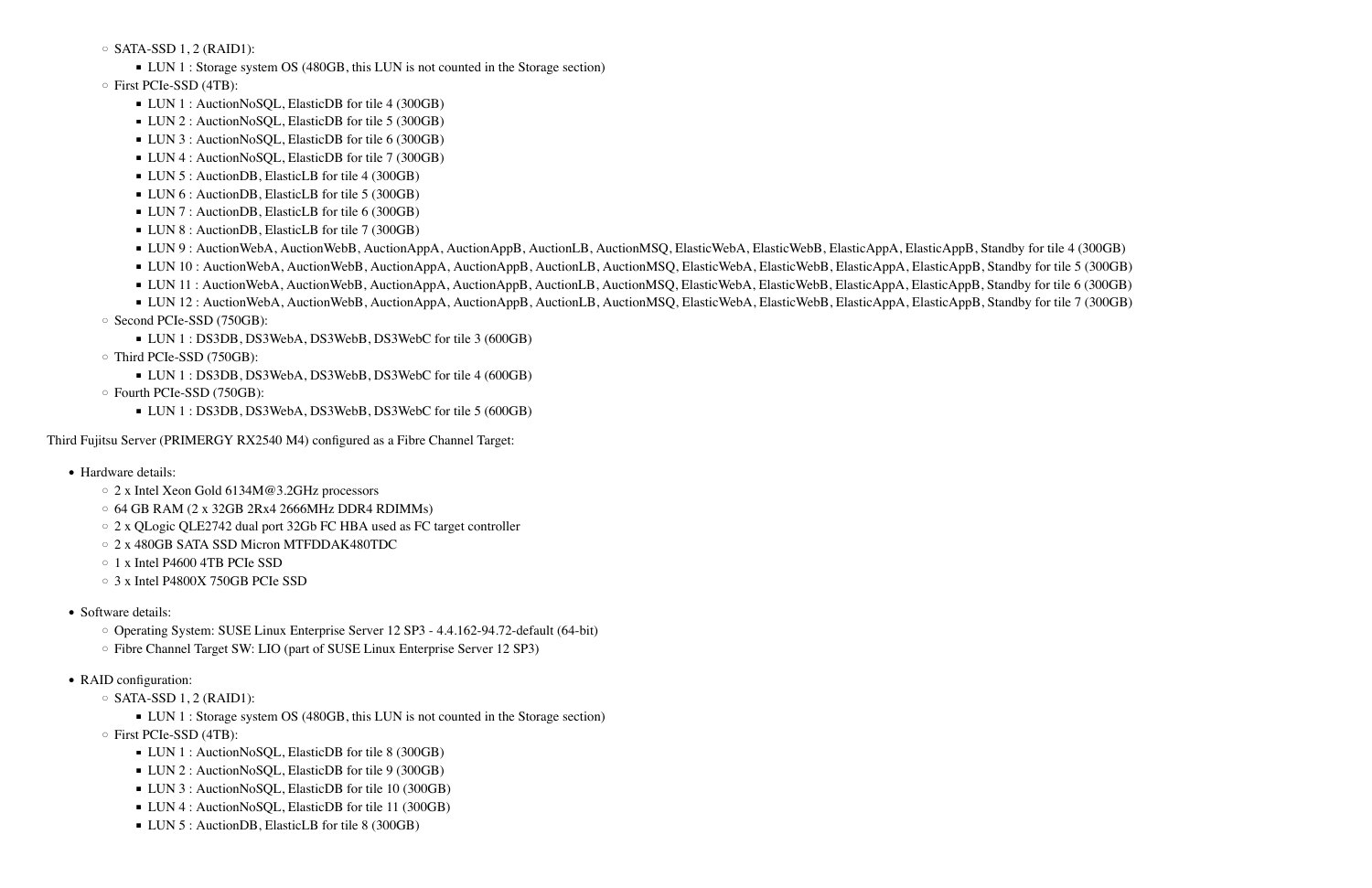- LUN 6 : AuctionDB, ElasticLB for tile 9 (300GB)
- LUN 7 : AuctionDB, ElasticLB for tile 10 (300GB)
- LUN 8 : AuctionDB, ElasticLB for tile 11 (300GB)
- LUN 9: AuctionWebA, AuctionWebB, AuctionAppA, AuctionAppB, AuctionLB, AuctionMSQ, ElasticWebA, ElasticWebB, ElasticAppA, ElasticAppB, Standby for tile 8 (300GB)
- LUN 10 : AuctionWebA, AuctionWebB, AuctionAppA, AuctionAppB, AuctionLB, AuctionMSQ, ElasticWebA, ElasticWebB, ElasticAppA, ElasticAppB, Standby for tile 9 (300GB)
- LUN 11 : AuctionWebA, AuctionWebB, AuctionAppA, AuctionAppB, AuctionLB, AuctionMSQ, ElasticWebA, ElasticWebB, ElasticAppA, ElasticAppB, Standby for tile 10 (300GB)
- LUN 12 : AuctionWebA, AuctionWebB, AuctionAppA, AuctionAppB, AuctionLB, AuctionMSQ, ElasticWebA, ElasticWebB, ElasticAppA, ElasticAppB, Standby for tile 11 (300GB) ◦ Second PCIe-SSD (750GB):
	- LUN 1 : DS3DB, DS3WebA, DS3WebB, DS3WebC for tile 6 (600GB)
- Third PCIe-SSD (750GB):
	- LUN 1 : DS3DB, DS3WebA, DS3WebB, DS3WebC for tile 7 (600GB)
- Fourth PCIe-SSD (750GB):
	- LUN 1 : DS3DB, DS3WebA, DS3WebB, DS3WebC for tile 8 (600GB)

Fourth Fujitsu Server (PRIMERGY RX2540 M4) configured as a Fibre Channel Target:

- Hardware details:
	- 2 x Intel Xeon Gold 6134M@3.2GHz processors
	- 64 GB RAM (2 x 32GB 2Rx4 2666MHz DDR4 RDIMMs)
	- 2 x QLogic QLE2742 dual port 32Gb FC HBA used as FC target controller
	- 2 x 480GB SATA SSD Micron MTFDDAK480TDC
	- 1 x Intel P4600 4TB PCIe SSD
	- 3 x Intel P4800X 750GB PCIe SSD
- Software details:
	- Operating System: SUSE Linux Enterprise Server 12 SP3 4.4.162-94.72-default (64-bit)
	- Fibre Channel Target SW: LIO (part of SUSE Linux Enterprise Server 12 SP3)
- RAID configuration:
	- $\circ$  SATA-SSD 1, 2 (RAID1):
		- LUN 1 : Storage system OS (480GB, this LUN is not counted in the Storage section)
	- First PCIe-SSD (4TB):
		- LUN 1 : AuctionNoSQL, ElasticDB for tile 12 (300GB)
		- LUN 2 : AuctionNoSQL, ElasticDB for tile 13 (300GB)
		- LUN 3 : AuctionNoSQL, ElasticDB for tile 14 (300GB)
		- LUN 4 : AuctionNoSQL, ElasticDB for tile 15 (300GB)
		- LUN 5 : AuctionDB, ElasticLB for tile 12 (300GB)
		- LUN 6 : AuctionDB, ElasticLB for tile 13 (300GB)
		- LUN 7 : AuctionDB, ElasticLB for tile 14 (300GB)
		- LUN 8 : AuctionDB, ElasticLB for tile 15 (300GB)
		- LUN 9 : AuctionWebA, AuctionWebB, AuctionAppA, AuctionAppB, AuctionLB, AuctionMSQ, ElasticWebA, ElasticWebB, ElasticAppA, ElasticAppB, Standby for tile 12 (300GB)
		- LUN 10 : AuctionWebA, AuctionWebB, AuctionAppA, AuctionAppB, AuctionLB, AuctionMSQ, ElasticWebA, ElasticWebB, ElasticAppA, ElasticAppB, Standby for tile 13 (300GB)
		- LUN 11 : AuctionWebA, AuctionWebB, AuctionAppA, AuctionAppB, AuctionLB, AuctionMSQ, ElasticWebA, ElasticWebB, ElasticAppA, ElasticAppB, Standby for tile 14 (300GB)
		- LUN 12 : AuctionWebA, AuctionWebB, AuctionAppA, AuctionAppB, AuctionLB, AuctionMSQ, ElasticWebA, ElasticWebB, ElasticAppA, ElasticAppB, Standby for tile 15 (300GB)
	- Second PCIe-SSD (750GB):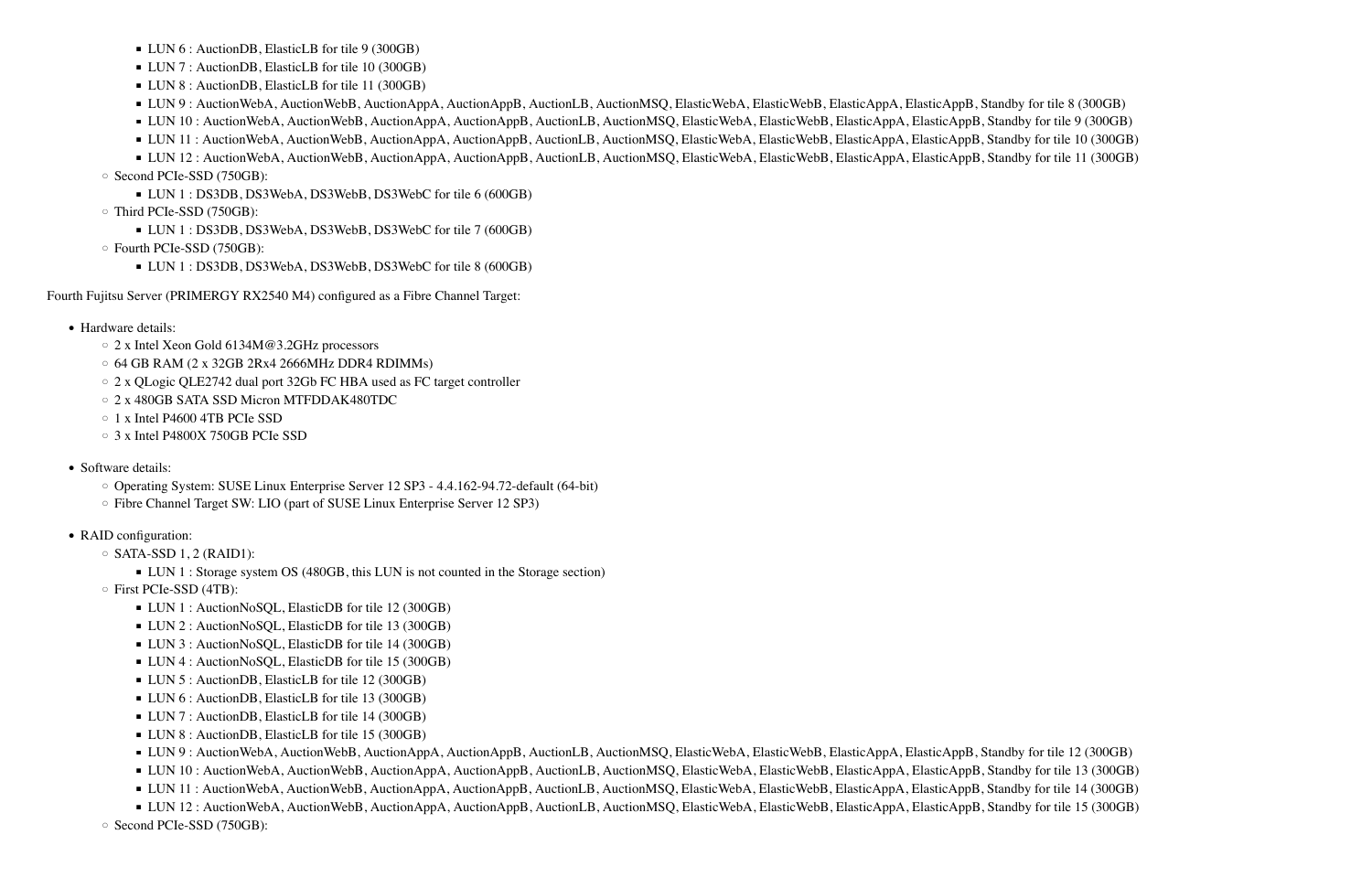- Hardware details:
	- 2 x Intel Xeon Gold 6134M@3.2GHz processors
	- $\circ$  64 GB RAM (2 x 32GB 2Rx4 2666MHz DDR4 RDIMMs)
	- 2 x QLogic QLE2742 dual port 32Gb FC HBA used as FC target controller
	- 1 x 480GB SATA SSD Micron MTFDDAK480TDC
	- 1 x Intel P4600 2TB PCIe SSD
	- 3 x Intel P4800X 750GB PCIe SSD
- Software details:
	- Operating System: SUSE Linux Enterprise Server 12 SP3 4.4.162-94.72-default (64-bit)
	- Fibre Channel Target SW: LIO (part of SUSE Linux Enterprise Server 12 SP3)
- RAID configuration:
	- SATA-SSD 1 (RAID0):
		- LUN 1 : Storage system OS (480GB, this LUN is not counted in the Storage section)
	- First PCIe-SSD (2TB):
		- **LUN 1 : SvMotion Target LUN (300GB)**
		- **LUN 2 : XvMotion Target LUN (300GB)**
		- LUN 3 : vmmark3.1.1-template-031420 (300GB)
		- LUN 4 : DS3DB backup (300GB, this LUN is not counted in the Storage section)
		- LUN 5 : DepolyVM LUN (300GB)
	- Second PCIe-SSD (750GB):
		- LUN 1 : DS3DB, DS3WebA, DS3WebB, DS3WebC for tile 12 (600GB)
	- Third PCIe-SSD (750GB):
		- LUN 1 : DS3DB, DS3WebA, DS3WebB, DS3WebC for tile 13 (600GB)
	- Fourth PCIe-SSD (750GB):
		- LUN 1 : DS3DB, DS3WebA, DS3WebB, DS3WebC for tile 14 (600GB)
- LUN 1 : DS3DB, DS3WebA, DS3WebB, DS3WebC for tile 9 (600GB)
- Third PCIe-SSD (750GB):
	- LUN 1 : DS3DB, DS3WebA, DS3WebB, DS3WebC for tile 10 (600GB)
- Fourth PCIe-SSD (750GB):
	- LUN 1 : DS3DB, DS3WebA, DS3WebB, DS3WebC for tile 11 (600GB)

Fifth Fujitsu Server (PRIMERGY RX2540 M4) configured as a Fibre Channel Target:

- Hardware details:
	- 2 x Intel Xeon Gold 6234@3.3GHz processors
	- 128 GB RAM (4 x 32GB 2Rx4 2933MHz DDR4 RDIMMs)
	- 2 x QLogic QLE2742 dual port 32Gb FC HBA used as FC target controller
	- 1 x 480GB SATA SSD Micron MTFDDAK480TDC
	- 1 x Intel P4610 3.2TB PCIe SSD
	- 3 x Intel P4800X 750GB PCIe SSD

Sixth Fujitsu Server (PRIMERGY RX2540 M5) configured as a Fibre Channel Target: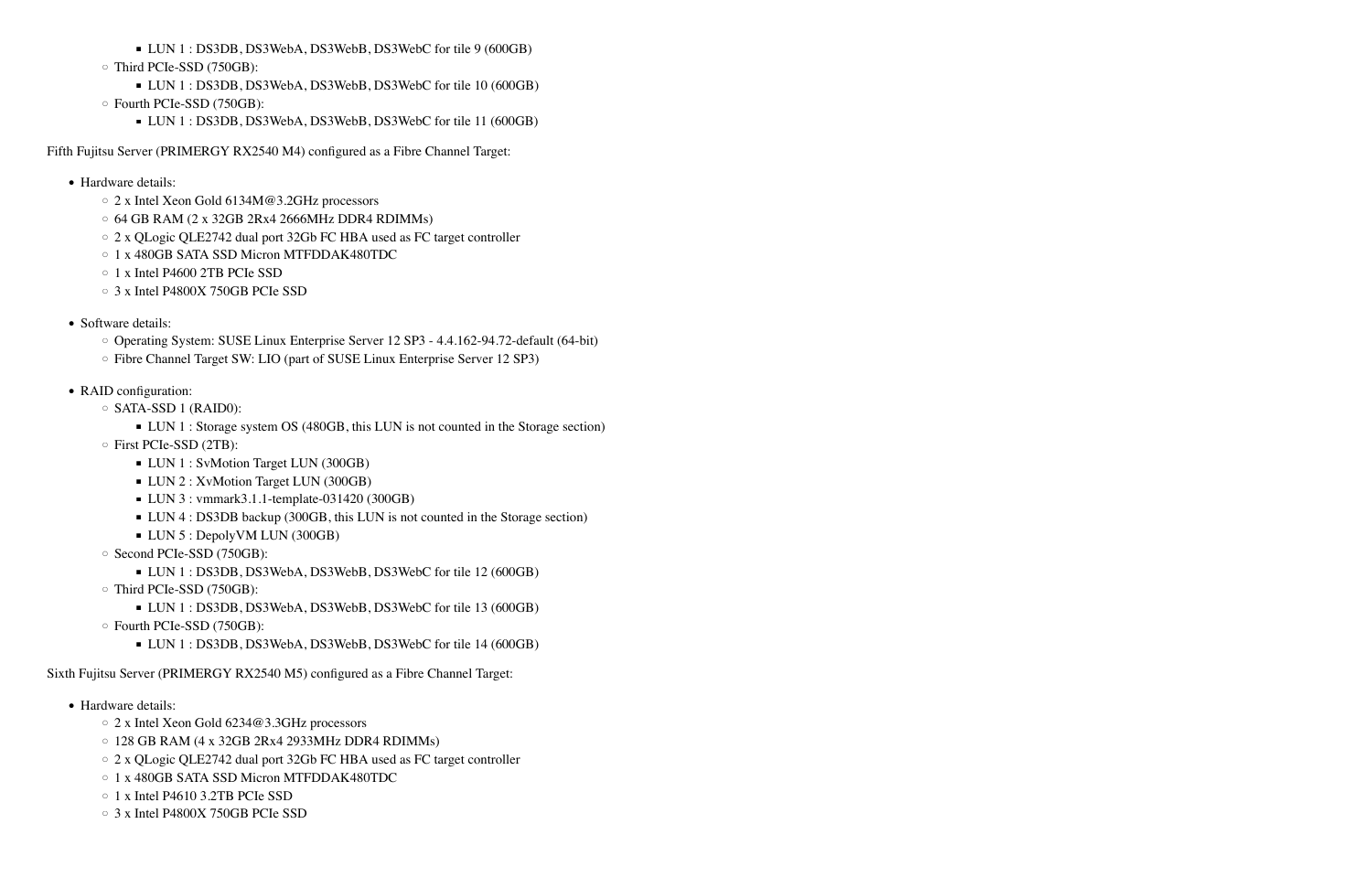- Hardware details:
	- 2 x Intel Xeon Gold 6234@3.3GHz processors
	- 128 GB RAM (4 x 32GB 2Rx4 2933MHz DDR4 RDIMMs)
	- 2 x QLogic QLE2742 dual port 32Gb FC HBA used as FC target controller
	- 1 x 480GB SATA SSD Micron MTFDDAK480TDC
	- 1 x Intel P4610 3.2TB PCIe SSD
	- 3 x Intel P4800X 750GB PCIe SSD
- Software details:
	- Operating System: SUSE Linux Enterprise Server 15 SP1 4.12.14-197.56-default (64-bit)
	- Fibre Channel Target SW: LIO (part of SUSE Linux Enterprise Server 15 SP1)
- RAID configuration:
	- SATA-SSD 1 (RAID0):
		- LUN 1 : Storage system OS (480GB, this LUN is not counted in the Storage section)
	- First PCIe-SSD (3.2TB):
		- LUN 1 : AuctionNoSQL, ElasticDB for tile 18 (300GB)
		- LUN 2 : AuctionNoSQL, ElasticDB for tile 19 (300GB)
		- LUN 3 : AuctionNoSQL, ElasticDB for tile 20 (300GB)
		- LUN 4 : AuctionDB, ElasticLB for tile 18 (300GB)
		- LUN 5 : AuctionDB, ElasticLB for tile 19 (300GB)
		- LUN 6 : AuctionDB, ElasticLB for tile 20 (300GB)

- Software details:
	- Operating System: SUSE Linux Enterprise Server 15 SP1 4.12.14-197.56-default (64-bit)
	- Fibre Channel Target SW: LIO (part of SUSE Linux Enterprise Server 15 SP1)
- RAID configuration:
	- SATA-SSD 1 (RAID0):
		- LUN 1 : Storage system OS (480GB, this LUN is not counted in the Storage section)
	- First PCIe-SSD (3.2TB):
		- LUN 1 : AuctionNoSQL, ElasticDB for tile 16 (300GB)
		- LUN 2 : AuctionNoSQL, ElasticDB for tile 17 (300GB)
		- LUN 3 : AuctionDB, ElasticLB for tile 16 (300GB)
		- LUN 4 : AuctionDB, ElasticLB for tile 17 (300GB)
		- LUN 5 : AuctionWebA, AuctionWebB, AuctionAppA, AuctionAppB, AuctionLB, AuctionMSQ, ElasticWebA, ElasticWebB, ElasticAppA, ElasticAppB, Standby for tile 16 (300GB)
		- LUN 6 : AuctionWebA, AuctionWebB, AuctionAppA, AuctionAppB, AuctionLB, AuctionMSQ, ElasticWebA, ElasticWebB, ElasticAppA, ElasticAppB, Standby for tile 17 (300GB)
	- Second PCIe-SSD (750GB):
		- LUN 1 : DS3DB, DS3WebA, DS3WebB, DS3WebC for tile 18 (600GB)
	- Third PCIe-SSD (750GB):
		- LUN 1 : DS3DB, DS3WebA, DS3WebB, DS3WebC for tile 19 (600GB)
	- Fourth PCIe-SSD (750GB):
		- LUN 1 : DS3DB, DS3WebA, DS3WebB, DS3WebC for tile 20 (600GB)

Seventh Fujitsu Server (PRIMERGY RX2540 M5) configured as a Fibre Channel Target: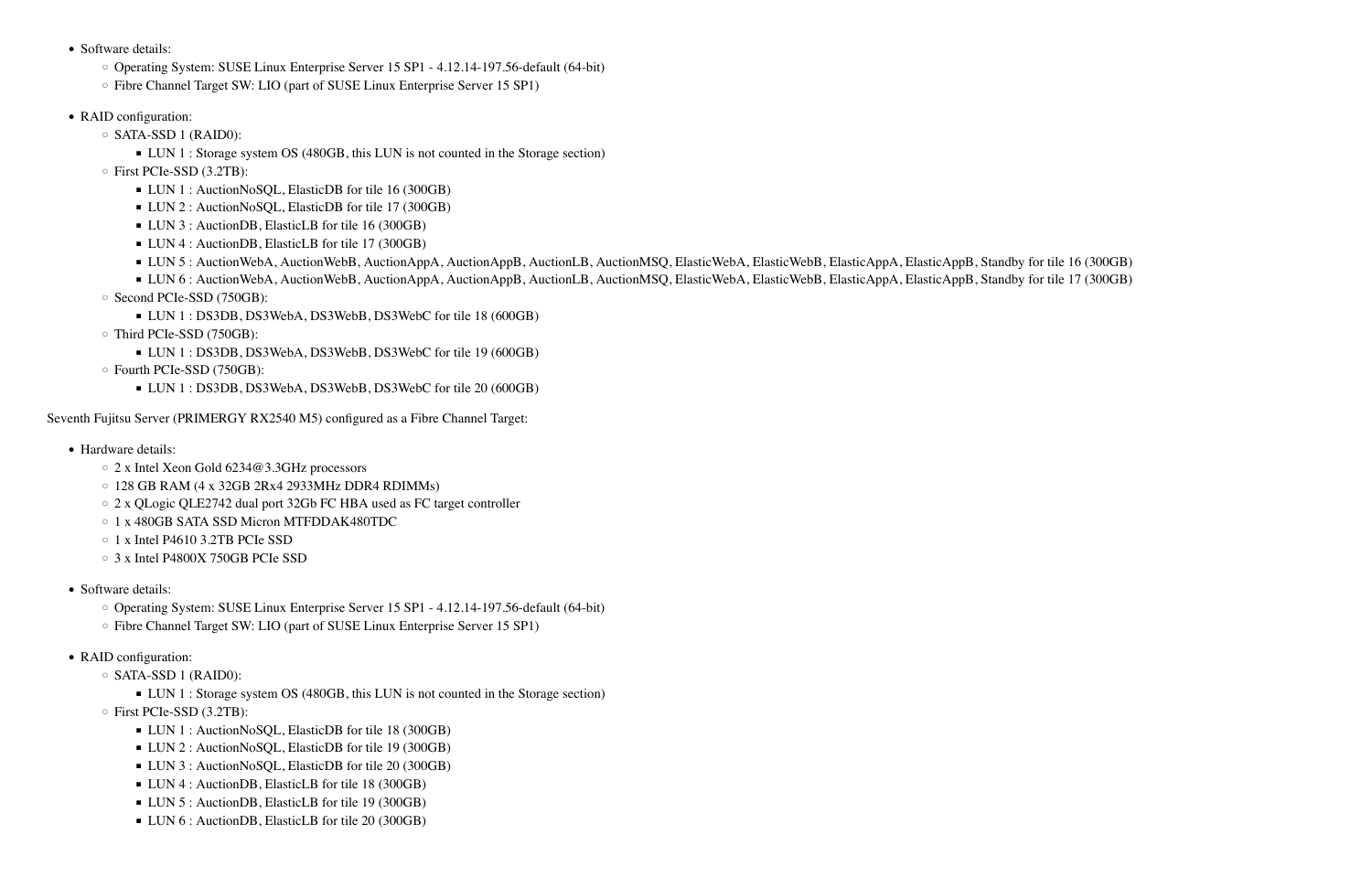■ LUN 7: AuctionWebA, AuctionWebB, AuctionAppA, AuctionAppB, AuctionLB, AuctionMSQ, ElasticWebA, ElasticWebB, ElasticAppA, ElasticAppB, Standby for tile 18 (300GB)

■ LUN 8 : AuctionWebA, AuctionWebB, AuctionAppA, AuctionAppB, AuctionLB, AuctionMSQ, ElasticWebA, ElasticWebB, ElasticAppA, ElasticAppB, Standby for tile 19 (300GB)

■ LUN 9: AuctionWebA, AuctionWebB, AuctionAppA, AuctionAppB, AuctionLB, AuctionMSQ, ElasticWebA, ElasticWebB, ElasticAppA, ElasticAppB, Standby for tile 20 (300GB) ◦ Second PCIe-SSD (750GB):

- LUN 1 : DS3DB, DS3WebA, DS3WebB, DS3WebC for tile 15 (600GB)
- Third PCIe-SSD (750GB):
	- LUN 1 : DS3DB, DS3WebA, DS3WebB, DS3WebC for tile 16 (600GB)
- Fourth PCIe-SSD (750GB):
	- LUN 1 : DS3DB, DS3WebA, DS3WebB, DS3WebC for tile 17 (600GB)

- Virtual Center realized as a VM running on a dedicated Hypervisor system:
	- Number of vCPUs: 4 (Four vSocket)
	- Size of vRAM: 19GB
- The host operating system VMware ESXi 6.7.0 EP 02a Build 9214924 was installed using 'Fujitsu Custom Image for VMware ESXi 6.7.0 EP 02a' named VMware-ESXi-6.7.0-9214924-Fujitsu-v451-1.iso

- VMware ESXi 7.0 U2a Build 17867351 was installed using 'VMware Image for VMware ESXi 7.0 U2a' named VMware-ESXi-7.0.2.update02-17867351-Fujitsu-v520-1.iso (released on 05-19-2021)
- NIC driver was installed using 'Mellanox-nmlx5\_4.21.71.1-1OEM.702.0.0.17473468\_17858163'

All LUNs were configured as block devices; no system memory was used for caching.

#### **Datacenter Management Server Notes**

- vSwitch0 for Service Console on vmnic0 at 1Gb/s
- vSwitch1 for all workloads on vmnic2 and vmnic3 at 10GBs

#### **Operating System Notes**

### **Software Notes**

None

#### **Client Notes**

The location of Client VMs:

- Client Host 1: Client0, Client4, Client8, Client12
- Client Host 2: Client1, Client5, Client9, Client13
- Client Host 3: Client2, Client6, Client10, PrimeClient
- Client Host 4: Client3, Client7, Client11, Client14
- Client Host 5: Client15, Client16, Client17, Client18
- Client Host 6: Client19, Client20

#### vSwitch Configuration

#### Changes in esx.conf:

• /adv/Power/CpuPolicy = High Performance (default balanced)